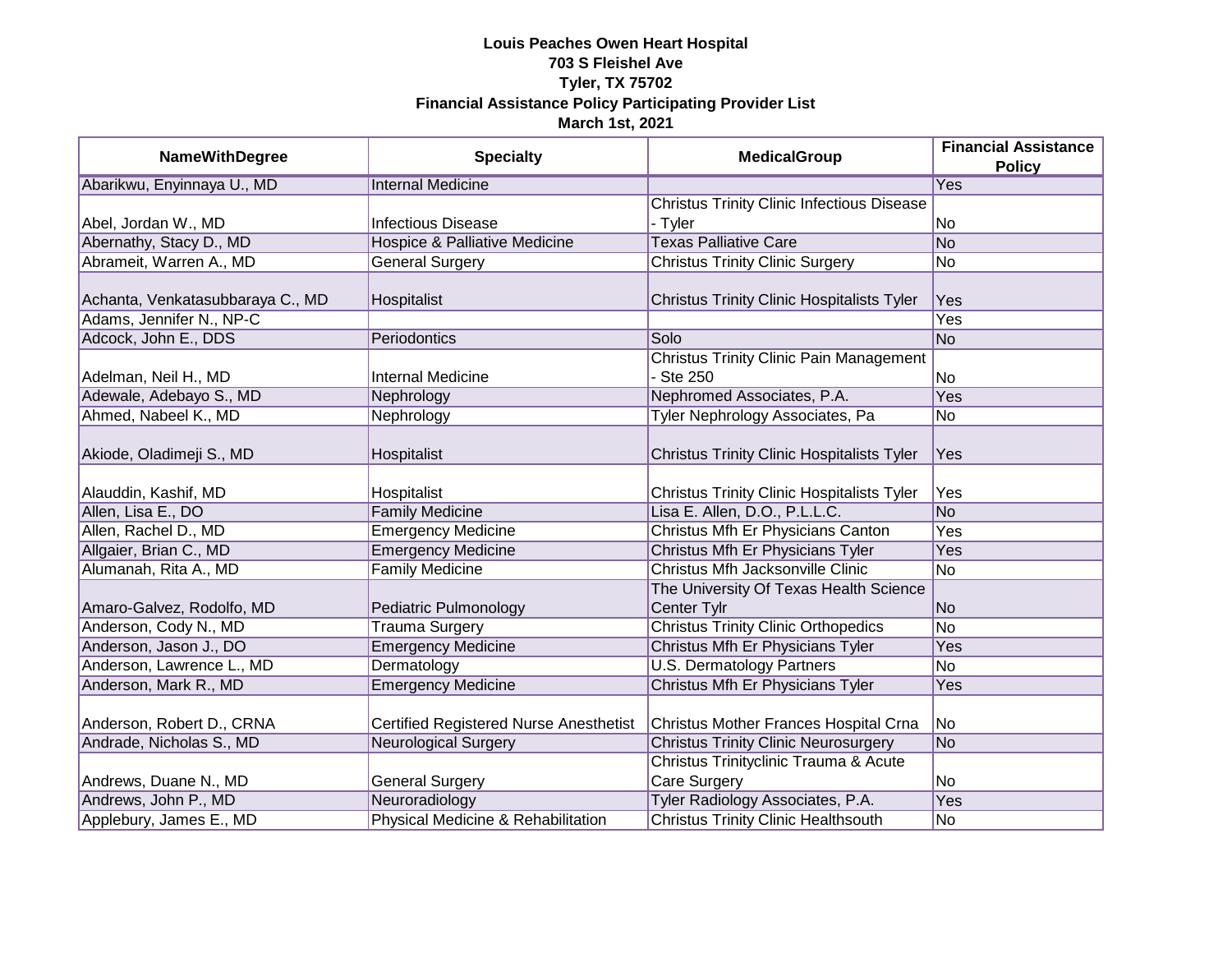|                                | Endocrinology, Diabetes and      |                                                   |                 |
|--------------------------------|----------------------------------|---------------------------------------------------|-----------------|
| Arce, Luis R., MD              | Metabolism                       | <b>Christus Trinity Clinic Endocrinology</b>      | <b>No</b>       |
| Armstrong III, William R., MD  | Urology                          | Urology Tyler, P.A.                               | $\overline{No}$ |
| Armstrong, Stephen K., MD      | Diagnostic Radiology             | Tyler Radiology Associates, P.A.                  | <b>Yes</b>      |
| Arrington, Michael D., MD      | <b>Emergency Medicine</b>        | Christus Mfh Er Physicians Tyler                  | Yes             |
| Ashford, Brian, MD             | <b>Hospitalist</b>               | Obhg Texas Holdings, P.A.                         | <b>No</b>       |
|                                |                                  | Ut Health East Texas Hope Cancer                  |                 |
| Ashigbi, Michael Y., M.D.      | Hematology/Oncology              | Center                                            | No              |
|                                |                                  |                                                   |                 |
| Atla, Rama M., MD              | Hospitalist                      | <b>Christus Trinity Clinic Hospitalists Tyler</b> | Yes             |
| Augustus, Lazel B., MD         | Hospitalist                      | Aph-Hospitalists, Pa                              | <b>No</b>       |
|                                |                                  |                                                   |                 |
| Ayala, Julie E., DO            | Obstetrics & Gynecology          | Tyler Obstetrics & Gynecology, L.L.P.             | <b>No</b>       |
| Azzi, Eli J., MD               | <b>Critical Care Medicine</b>    | <b>Christus Trinity Clinic Critical Care</b>      | <b>No</b>       |
| Bailey, Shelly L., FNP-C       | <b>Family Nurse Practitioner</b> | <b>Christus Trinity Clinic Obgyn</b>              | No              |
|                                |                                  | Harshi Bains, Md, Pa Dba: Tyler Retina            |                 |
| Bains, Harshivinderjit S., MD  | Ophthalmology                    | Consultants                                       | No              |
|                                |                                  | <b>Christus Trinity Clinic Neurology</b>          |                 |
| Baker, Noel S., MD             | Neurology                        | Northpark Plaza                                   | <b>No</b>       |
| Ball, Corey D., MD             | Nephrology                       | Tyler Nephrology Associates, Pa                   | $\overline{No}$ |
| Banks-Greczanik, Tracey A., DO | <b>Emergency Medicine</b>        | Christus Mfh Er Physicians Tyler                  | Yes             |
| Bansal, Vikas, MD              | Anesthesiology                   | <b>Christus Trinity Clinic Anesthesia</b>         | Yes             |
| Barker, Timothy D., MD         | <b>Family Medicine</b>           | <b>Christus Trinity Clinic Lindale</b>            | <b>No</b>       |
| Barker, Wade R., DENTIST,      |                                  |                                                   |                 |
| DOCTOROFMEDICINE,              | Oral and Maxillofacial Surgery   | Southern Surgical Arts                            | No              |
|                                |                                  | <b>Christus Trinity Clinic Broadway</b>           |                 |
| Barret, Mark M., MD            | Pediatrics                       | Commons                                           | <b>No</b>       |
| Bartlett, Karina R., MD        | <b>Critical Care Medicine</b>    | <b>Christus Trinity Clinic Critical Care</b>      | Yes             |
|                                |                                  | Azalea Orthopedic & Sports Medicine               |                 |
| Bartley, Justin H., MD         | <b>Orthopedic Surgery</b>        | Clinic, Pa                                        | <b>No</b>       |
|                                |                                  | Ut Health East Texas Hope Cancer                  |                 |
| Basile, Myrtha E., MD          | Hematology/Oncology              | Center                                            | No              |
| Basora, Jose F., MD            | <b>Internal Medicine</b>         |                                                   | No              |
| Bassey, Ukana, DO              | <b>Internal Medicine</b>         |                                                   | No              |
| Baum, Martin L., MD            | <b>Emergency Medicine</b>        | Christus Mfh Er Physicians Tyler                  | <b>Yes</b>      |
| Bauman, Thomas R., DO          | <b>Emergency Medicine</b>        | Christus Mfh Er Physicians Canton                 | Yes             |
| Beaird, David H., MD           | <b>Internal Medicine</b>         | <b>Christus Trinity Clinic Douglas</b>            | N <sub>o</sub>  |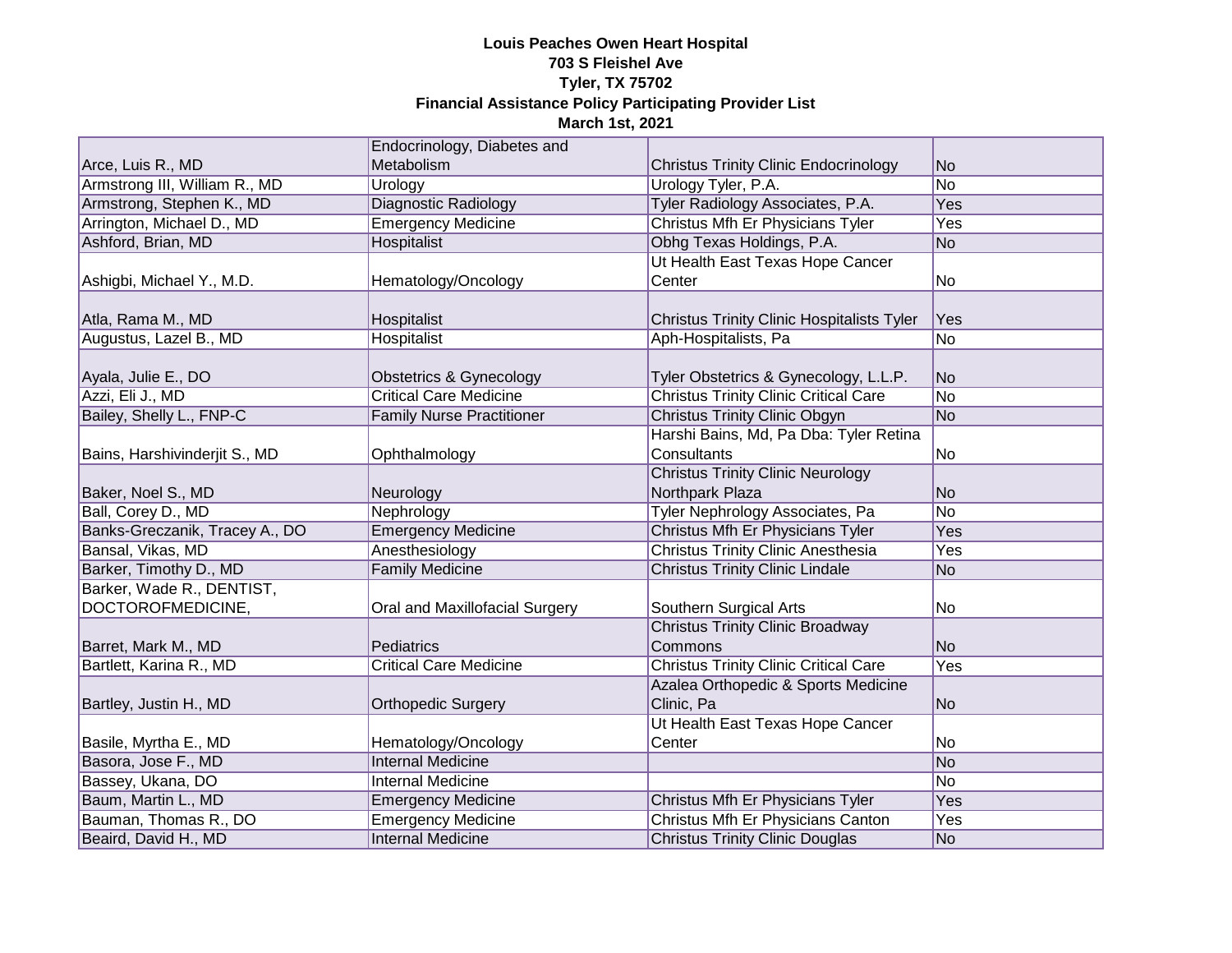| Beall, Charles V., MD         | <b>General Surgery</b>                   | <b>Christus Trinity Clinic Surgery</b>            | N <sub>o</sub> |
|-------------------------------|------------------------------------------|---------------------------------------------------|----------------|
|                               |                                          | Azalea Orthopedic & Sports Medicine               |                |
| Beck, Timothy L., M.D.        | <b>Orthopedic Surgery</b>                | Clinic, P.A.                                      | N <sub>o</sub> |
|                               |                                          |                                                   |                |
| Beereddy, Ranadhir R., MD     | Hospitalist                              | <b>Christus Trinity Clinic Hospitalists Tyler</b> | Yes            |
| Beets, Michael T., MD         | <b>Hospice &amp; Palliative Medicine</b> | <b>Texas Palliative Care</b>                      | N <sub>o</sub> |
| Bell, Russell S., DO          | <b>Family Medicine</b>                   | <b>Christus Trinity Clinic Lindale</b>            | N <sub>o</sub> |
|                               | Acute Care Adult-Gerontology Nurse       | <b>Christus Trinity Clinic Cardiothoracic</b>     |                |
| Bell, Thomas E., ACNP         | Practitioner                             | Surgery                                           | No             |
|                               |                                          |                                                   |                |
| Bengtson, Todd D., MD         | <b>Vascular Surgery</b>                  | <b>Christus Trinity Clinic Vascular Surgery</b>   | No             |
| Bennett, Daniel C., MD        | <b>Diagnostic Radiology</b>              | Tyler Radiology Associates, P.A.                  | Yes            |
|                               |                                          |                                                   |                |
| Bentley, Andrew E., MD        | Hospitalist                              | <b>Christus Trinity Clinic Hospitalists Tyler</b> | Yes            |
|                               |                                          | <b>Christus Trinity Clinic Physical Medicine</b>  |                |
| Berkson, Andrew R., DO        | Physical Medicine & Rehabilitation       | & Rehab                                           | N <sub>o</sub> |
| Berlingeri Ramos, Alma C., MD | Dermatology                              | <b>U.S. Dermatology Partners</b>                  | N <sub>o</sub> |
|                               |                                          |                                                   |                |
| Bhattarai, Rajiv, MD          | Hospitalist                              | <b>Christus Trinity Clinic Hospitalists Tyler</b> | Yes            |
| Bilby, Eric N., MD            | <b>Emergency Medicine</b>                | Christus Mfh Er Physicians Tyler                  | Yes            |
| Blackmon, Michael B., MD      | <b>Critical Care Medicine</b>            | <b>Christus Trinity Clinic Critical Care</b>      | <b>No</b>      |
| Blalock, Shannon E., MD       | <b>Pediatric Cardiology</b>              | <b>Pediatric Heart Specialist</b>                 | No             |
| Blanco, Holly A., MD          | Pediatrics                               | <b>Christus Trinity Clinic Lindale</b>            | N <sub>o</sub> |
|                               |                                          | Charles R.Gordon, Md, Pa Dba: Precision           |                |
| Blau, Jonathan, MD            | Pain Medicine                            | Spine Care                                        | No             |
| Bochow, Thomas W., MD         | Ophthalmology                            | Eye Care Associates Of East Texas                 | No             |
| Boozer, Kent B., DDS          | <b>Pediatric Dentistry</b>               | <b>Boozer Dental Works</b>                        | N <sub>o</sub> |
|                               |                                          | <b>Christus Trinity Clinic Neurology</b>          |                |
| Borck, Margarete J., MD       | Neurology                                | Northpark Plaza                                   | N <sub>o</sub> |
|                               |                                          | Culberson R Boren - Dentistry For                 |                |
| Boren, Culberson R., DDS      | <b>Pediatric Dentistry</b>               | Children                                          | No             |
| Boren, Sunni S., MD           | Obstetrics & Gynecology                  | Four Seasons Women'S Health                       | N <sub>o</sub> |
|                               |                                          | Azalea Orthopedic & Sports Medicine               |                |
| Bowen, David M., MD           | Pain Medicine                            | Clinic, P.A.                                      | No             |
|                               |                                          | Gastroenterology Associates Of Tyler, P           |                |
| Boyd, Gary D., MD             | Gastroenterology                         | Α                                                 | N <sub>o</sub> |
| Boyne, Robert L., MD          | Neurology                                | Solo - Robert L. Boyne Md                         | No             |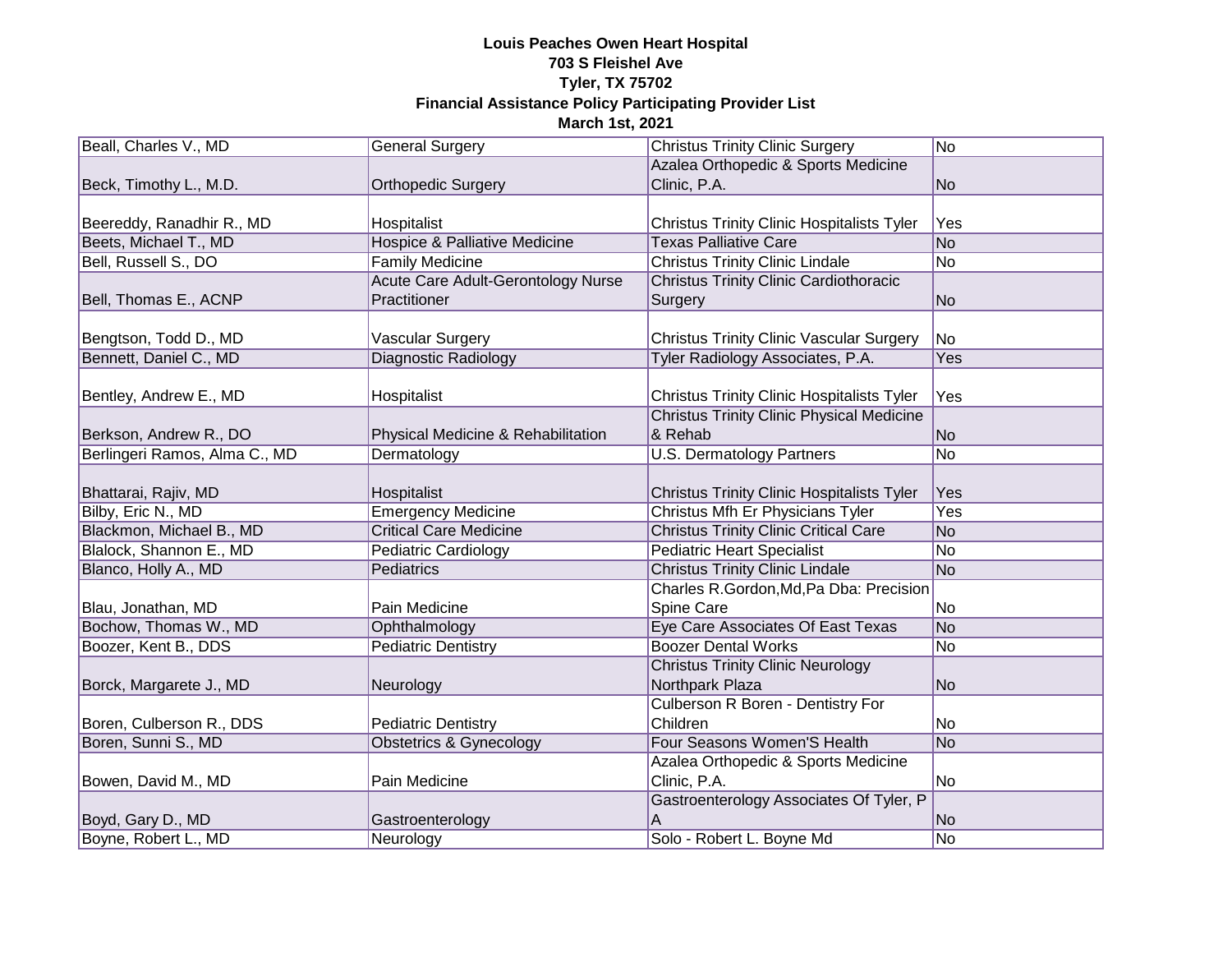| Brannon-Goedeke, Angelique A., MD | <b>Obstetrics &amp; Gynecology</b> | Obhg Texas Holdings, P.A.                         | No             |
|-----------------------------------|------------------------------------|---------------------------------------------------|----------------|
|                                   |                                    | <b>East Texas Infectious Disease</b>              |                |
| Braza, Mariejane M., MD           | <b>Infectious Disease</b>          | Consultants                                       | No             |
|                                   |                                    | <b>East Texas Infectious Disease</b>              |                |
| Bridges, Debbie A., MD            | <b>Infectious Disease</b>          | Consultants                                       | N <sub>o</sub> |
| Briggs, Jeffrey D., DO            | Telepsychiatry (Archived)          | Asana Integrated Medical Group                    | No             |
| Bright III, Thomas C., MD         | Urology                            |                                                   | No             |
| Brockway, Jason K., MD            | <b>Family Medicine</b>             | <b>Christus Trinity Clinic Kilgore</b>            | No             |
| Brooks, Melita L., MD             | <b>Family Medicine</b>             | <b>Christus Trinity Clinic Lindale</b>            | N <sub>o</sub> |
| Brown, Jonathan T., MD            | <b>Emergency Medicine</b>          | Christus Mfh Er Physicians Tyler                  | Yes            |
| Brunson, Scott E., MD             | <b>Emergency Medicine</b>          | Christus Mfh Er Physicians Canton                 | Yes            |
| Bryant, James D., DO              | Anesthesiology                     | <b>Christus Trinity Clinic Anesthesia</b>         | Yes            |
| Bryant, Kimberley B., DO          | <b>Internal Medicine</b>           | <b>Christus Trinity Clinic Douglas</b>            | <b>No</b>      |
| Buchinger, James B., MD           | <b>Obstetrics &amp; Gynecology</b> | <b>Christus Trinity Clinic Obgyn</b>              | No             |
|                                   |                                    | The University Of Texas Health Center             |                |
| Buford, Ushimbra J., MD           | Psychiatry                         | At Tyler                                          | N <sub>o</sub> |
|                                   |                                    | Azalea Orthopedic & Sports Medicine               |                |
| Burlison, Scott A., MD            | Pain Medicine                      | Clinic, P.A.                                      | Yes            |
| Byrd, Marcus A., MD               | Hospitalist                        | Marcus Byrd Hospital Physician Pa                 | Yes            |
| Cabell, James F., MD              | Diagnostic Radiology               | Tyler Radiology Associates, P.A.                  | Yes            |
|                                   |                                    | <b>Christus Trinity Clinic Cardiothoracic</b>     |                |
| Caccitolo, James A., MD           | <b>Thoracic Surgery</b>            | Surgery                                           | <b>No</b>      |
| Cadena, Alma D., PAC              | <b>Physician Assistant</b>         | <b>Christus South Tyler Urgent Care</b>           | Yes            |
|                                   |                                    |                                                   |                |
| Cain, Rhonda K., NP               | <b>Family Nurse Practitioner</b>   | <b>Christus Trinity Clinic Hospitalists Tyler</b> | Yes            |
| Calderon Artero, Pedro M., MD     | <b>Interventional Cardiology</b>   | <b>Christus Trinity Clinic Cardiology</b>         | <b>No</b>      |
| Callender, Troy A., MD            | Otolaryngology                     | <b>Ent Associates Of East Texas</b>               | N <sub>o</sub> |
|                                   |                                    | Charles R.Gordon, Md, Pa Dba: Precision           |                |
| Calodney, Aaron K., MD            | Pain Medicine                      | Spine Care                                        | No             |
| Cameron, Ricky L., MD             | <b>Emergency Medicine</b>          | Christus Mfh Er Physicians Tyler                  | Yes            |
|                                   |                                    | Azalea Orthopedic & Sports Medicine               |                |
| Camp, John T., MD                 | Surgery of the Hand                | Clinic, P.A.                                      | No             |
| Cantwell, William S., MD          | <b>Critical Care Medicine</b>      | <b>Christus Trinity Clinic Critical Care</b>      | No             |
| Cardinalli-Stein, Andria B., MD   | <b>Internal Medicine</b>           | <b>Christus Trinity Clinic Douglas</b>            | No             |
| Carl, Stephanie H., MD            | <b>Obstetrics &amp; Gynecology</b> | <b>Christus Trinity Clinic Obgyn</b>              | N <sub>o</sub> |
| Carr, James C., MD                | <b>Emergency Medicine</b>          | Christus Mfh Er Physicians Tyler                  | Yes            |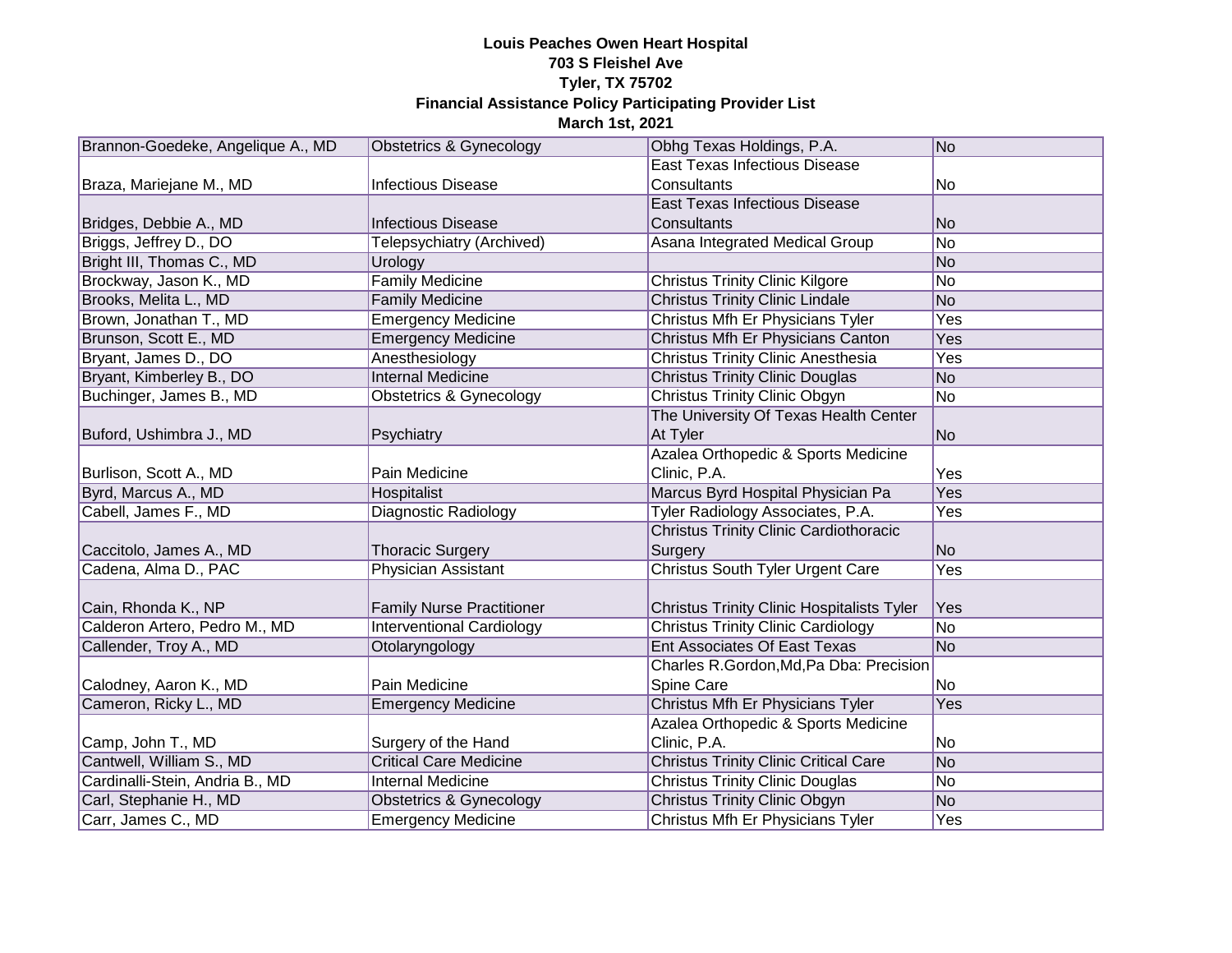|                            |                                    | Cardiovascular Associates Of East                 |                 |
|----------------------------|------------------------------------|---------------------------------------------------|-----------------|
| Carr, Jeffrey G., MD       | <b>Interventional Cardiology</b>   | Texas Pa                                          | <b>No</b>       |
| Carter, Bruce C., MD       | Diagnostic Radiology               | Tyler Radiology Associates, P.A.                  | <b>Yes</b>      |
| Carter, Clinton J., MD     | <b>Family Medicine</b>             | Solo-Clint Carter Md, Pa                          | Yes             |
|                            |                                    | <b>Christus Tc Herrington-Ornelas</b>             |                 |
| Castle, Krystal L., DO     | Pediatrics                         | Healthpark                                        | No              |
|                            |                                    |                                                   |                 |
| Cates, Anne W., MD         | Pediatrics                         | Tyler Family Circle Of Care - Pediatrics          | <b>No</b>       |
| Ceccoli, Hector D., MD     | Cardiovascular Disease             | <b>Cardiology Services Of East Texas</b>          | $\overline{No}$ |
| Cefalu, Jeremy R., MD      | Ophthalmology                      | <b>Christus Trinity Eye Center</b>                | <b>No</b>       |
|                            |                                    |                                                   |                 |
| Charest, Jessica C., MD    | <b>Obstetrics &amp; Gynecology</b> | Tyler Obstetrics & Gynecology, L.L.P.             | No              |
| Chatelain, Kourt, DMD      | Oral and Maxillofacial Surgery     | <b>Tyler Oral And Facial Surgery</b>              | <b>No</b>       |
|                            |                                    | The University Of Texas Health Science            |                 |
| Chaudhry, Muhammad M., MD  | <b>Interventional Cardiology</b>   | Center Tylr                                       | No              |
| Chinoy, Milind R., DO      | <b>Emergency Medicine</b>          | Christus Mfh Er Physicians Canton                 | Yes             |
|                            |                                    | <b>Christus Trinity Arthritis And</b>             |                 |
| Chou, Chih-Hao G., MD      | Rheumatology                       | Rheumatology Ctr                                  | No              |
|                            |                                    |                                                   |                 |
| Chundru, Vittal K., MD     | Hospitalist                        | <b>Christus Trinity Clinic Hospitalists Tyler</b> | Yes             |
|                            |                                    | Azalea Orthopedic & Sports Medicine               |                 |
| Clark III, Carey A., MD    | <b>Orthopedic Surgery</b>          | Clinic, P.A.                                      | No              |
| Clark, Edward D., MD       | Hospitalist                        | Obhg Texas Holdings, P.A.                         | <b>No</b>       |
| Cline, Jon-Michael G., DO  | Sports Medicine                    | <b>Christus Trinity Clinic Sports Medicine</b>    | No              |
|                            |                                    | Christus Trinityclinic Trauma & Acute             |                 |
| Cloonan, Melissa E., MD    | <b>Surgical Critical Care</b>      | <b>Care Surgery</b>                               | <b>No</b>       |
| Cohen, Michael K., MD      | Anatomic & Clinical Pathology      | <b>Trinity Pathology Associates</b>               | <b>No</b>       |
|                            |                                    | <b>Christus Trinity Arthritis And</b>             |                 |
| Cohen, Steven J., MD       | Rheumatology                       | Rheumatology Ctr                                  | <b>No</b>       |
| Coker, Melinda F., MD      | <b>Diagnostic Radiology</b>        | <b>Christus Mfh Ross Breast Center</b>            | <b>No</b>       |
| Coleman, Kiona P., MD      | <b>Family Medicine</b>             | <b>Christus Trinity Clinic Holly Lake</b>         | Yes             |
|                            |                                    | <b>Christus Trinity Clinic Neurology</b>          |                 |
| Collins, Lester B., MD     | Neurology                          | Northpark Plaza                                   | No              |
| Collins, Nikki, FNP-C      |                                    |                                                   | No              |
| Coltman, Douglas C., MD    | <b>Internal Medicine</b>           | <b>Christus Trinity Clinic Douglas</b>            | Yes             |
| Cosentino, Stephen J., DDS | Oral and Maxillofacial Surgery     | Stephen Cosentino, Dds                            | No              |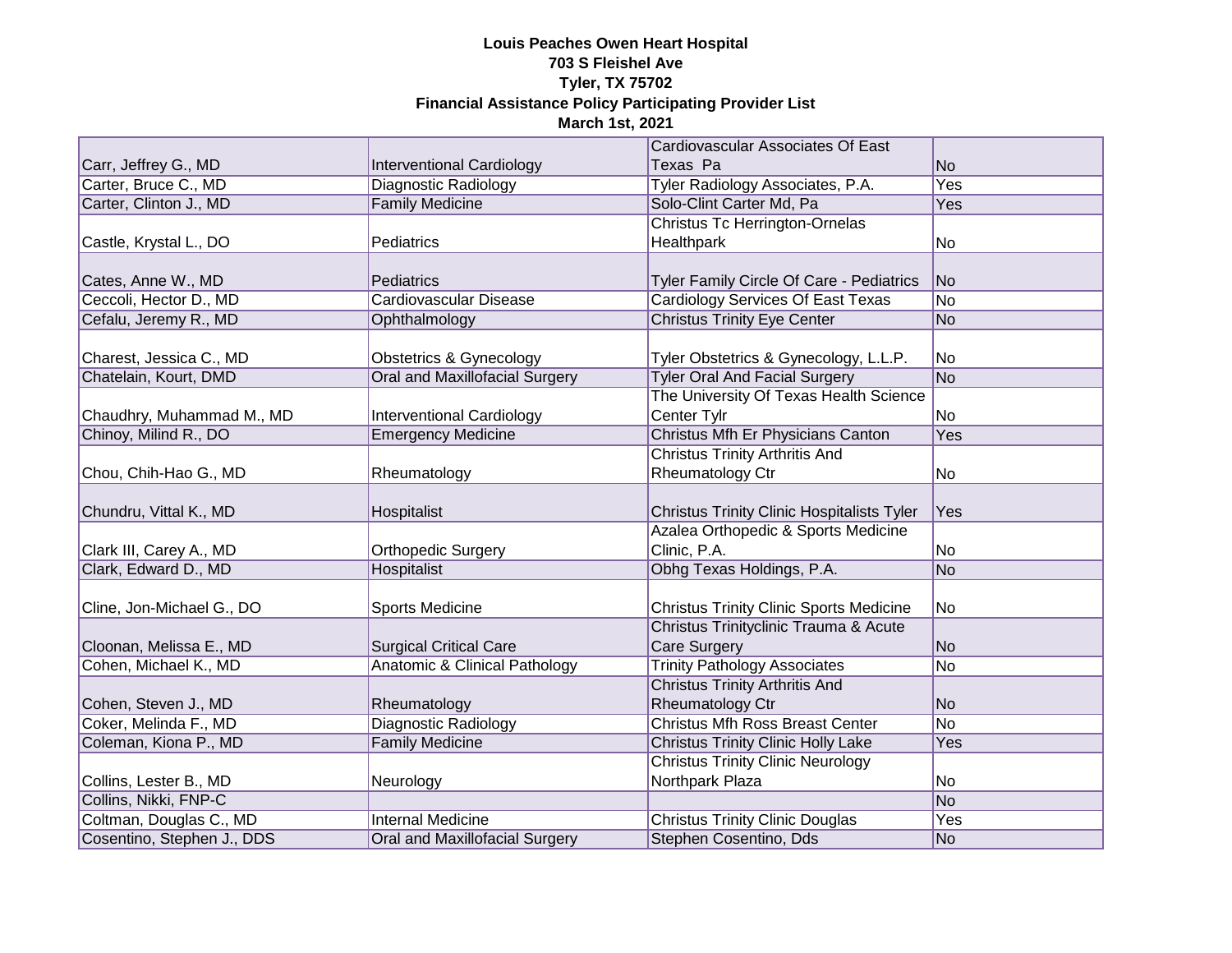| Crim, Brandon E., DPM            | Podiatry                                 | <b>Christus Trinity Clinic Podiatry</b>           | N <sub>o</sub>  |
|----------------------------------|------------------------------------------|---------------------------------------------------|-----------------|
|                                  |                                          | The University Of Texas Health Center             |                 |
| Critelli, Paul A., MD            | <b>Plastic Surgery</b>                   | At Tyler                                          | No              |
| Crowley, Deborah J., MD          | <b>Child &amp; Adolescent Psychiatry</b> | <b>Christus Trinity Clinic Douglas</b>            | N <sub>o</sub>  |
| Crum, Charles D., MD             | Neuroradiology                           | Tyler Radiology Associates, P.A.                  | Yes             |
| Crutchfield, John S., MD         | <b>Neurological Surgery</b>              | Solo                                              | No.             |
|                                  |                                          | <b>Christus Trinity Clinic Surgical Oncology-</b> |                 |
| Curley, Steven A., MD            | <b>Surgical Oncology</b>                 | Tyler                                             | No              |
| Curry, Cynthia T., MD            | Anesthesiology                           | <b>Christus Trinity Clinic Anesthesia</b>         | N <sub>o</sub>  |
| Cushman, Kenneth D., MD          | <b>Family Medicine</b>                   | <b>Christus Trinity Clinic Douglas</b>            | <b>No</b>       |
| Daniels, William D., MD          | Anesthesiology                           | <b>Christus Trinity Clinic Anesthesia</b>         | Yes             |
|                                  |                                          | <b>Christus Mother Frances Hospital</b>           |                 |
| Dasgupta, Debasish, MD           | Hospitalist                              | <b>Jacksonville</b>                               | Yes             |
| Dasgupta, Meher, MD              | <b>Internal Medicine</b>                 | <b>Christus Trinity Clinic Douglas</b>            | $\overline{No}$ |
| Davis, Anthony D., MD            | <b>Family Medicine</b>                   | <b>Specialty Physicians Of East Texas</b>         | <b>No</b>       |
| Davis, Daron D., MD              | <b>Emergency Medicine</b>                | Christus Mfh Er Physicians Canton                 | Yes             |
|                                  |                                          | <b>Christus Trinity Clinic Broadway</b>           |                 |
| Davis, Kent M., MD               | <b>Geriatric Medicine</b>                | Commons                                           | N <sub>o</sub>  |
| Davis, William G., MD            | Anatomic & Clinical Pathology            | <b>Trinity Pathology Associates</b>               | No              |
| Day, Michael D., MD              | <b>Pediatric Cardiology</b>              | <b>Pediatric Heart Specialist</b>                 | No              |
| De La Garza-Grahm, Margarita, MD | <b>General Surgery</b>                   | Margarita De La Garza-Grahm, M.D.                 | N <sub>o</sub>  |
|                                  |                                          |                                                   |                 |
| De Los Santos, Alejandro R., MD  | Hospitalist                              | <b>Christus Trinity Clinic Hospitalists Tyler</b> | Yes             |
| DeCarlo, Joseph, MD              | Urology                                  | Urology Tyler, Pa                                 | <b>No</b>       |
|                                  |                                          | <b>Christus Trinity Clinic Dehaven Eye</b>        |                 |
| DeHaven, Thomas J., MD           | Ophthalmology                            | Center - Tyler                                    | N <sub>o</sub>  |
|                                  |                                          |                                                   |                 |
| Dendi, Vijaya S., MD             | Hospitalist                              | <b>Christus Trinity Clinic Hospitalists Tyler</b> | Yes             |
| Denham, Sean C., MD              | <b>Emergency Medicine</b>                | Christus Mfh Er Physicians Tyler                  | Yes             |
|                                  |                                          | Azalea Orthopedic & Sports Medicine               |                 |
| Dennis, Robert, MD               | <b>Orthopedic Surgery</b>                | Clinic, P.A.                                      | No              |
|                                  |                                          |                                                   |                 |
| Desta, Minale A., MD             | Hospitalist                              | <b>Christus Trinity Clinic Hospitalists Tyler</b> | Yes             |
|                                  |                                          |                                                   |                 |
| Desta, Robel F., MD              | Hospitalist                              | <b>Christus Trinity Clinic Hospitalists Tyler</b> | Yes             |
| Destarac-Maselli, Luis A., MD    | <b>Pulmonary Disease</b>                 | Pulmonary Specialists Of Tyler, Pa                | No              |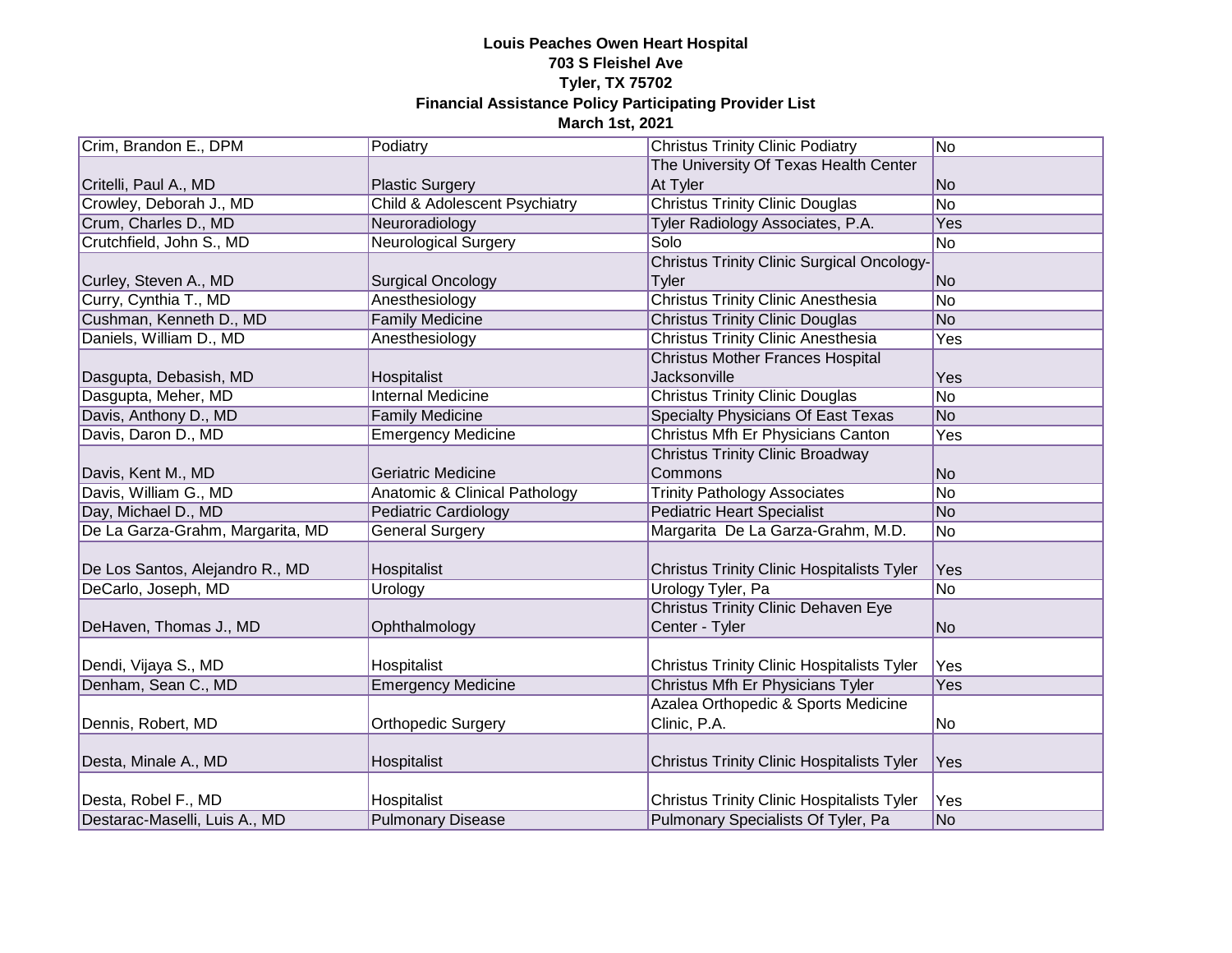|                             |                                                | Cardiovascular Associates Of East                 |                 |
|-----------------------------|------------------------------------------------|---------------------------------------------------|-----------------|
| Devaney, Rachel L., MD      | <b>Interventional Cardiology</b>               | Texas Pa                                          | No              |
|                             |                                                |                                                   |                 |
| Dhanoa, Narpinder S., MD    | Hospitalist                                    | <b>Christus Trinity Clinic Hospitalists Tyler</b> | Yes             |
|                             |                                                |                                                   |                 |
| Dhillon, Raman, MD          | Hospitalist                                    | <b>Christus Trinity Clinic Hospitalists Tyler</b> | Yes             |
| Diagne, Thiendella, MD      | Hospitalist                                    | Obhg Texas Holdings, P.A.                         | No              |
| Diaz, Stefanie M., MD       | Nephrology                                     | Tyler Nephrology Associates, Pa                   | No              |
| Dickson JR., Charles T., MD | Urology                                        | <b>Urology Tyler, Pa</b>                          | N <sub>O</sub>  |
| Dickson, Jonathan D., PA-C  | Physician Assistant                            | Tyler Radiology Associates, P.A.                  | Yes             |
| Diviney, Joshua R., MD      | <b>Emergency Medicine</b>                      | Christus Mfh Er Physicians Tyler                  | Yes             |
|                             |                                                | <b>Christus Trinity Clinic Longview</b>           |                 |
| Donkor, Faustina N., DO     | Hospitalist                                    | Hospitalists                                      | Yes             |
| Dossey, Adam P., MD         | Ophthalmology                                  | <b>Heaton Eye Associates</b>                      | <b>No</b>       |
|                             | <b>Advanced Heart Failure &amp; Transplant</b> | Ut Southwestern Med Cntr - Solid Organ            |                 |
| Drazner, Mark H., M.D.      | Cardiology                                     | Transplant                                        | No              |
| Dresselhouse, Mark P., MD   | <b>Emergency Medicine</b>                      | Christus Mfh Er Physicians Canton                 | Yes             |
|                             |                                                | Ut Health East Texas Hope Cancer                  |                 |
| Droder, Robert M., MD       | Hematology/Oncology                            | Center                                            | No.             |
|                             |                                                |                                                   |                 |
| Dubois, Jacqueline, MD      | <b>Pediatrics</b>                              | Tyler Family Circle Of Care Jacksonville No       |                 |
|                             |                                                | <b>Christus Trinity Clinic Pain Management</b>    |                 |
| Dunn, Shawn G., MD          | Pain Medicine                                  | - Ste 230                                         | No              |
| Duplechain, Holly K., MD    | <b>Internal Medicine</b>                       | <b>Christus Trinity Clinic Lindale</b>            | <b>No</b>       |
|                             |                                                |                                                   |                 |
| Duvall, George A., MD       | Gastroenterology                               | <b>Christus Trinity Clinic Gastroenterology</b>   | No              |
|                             |                                                | <b>Christus Trinity Clinic Broadway</b>           |                 |
| Eagleton, Mary K., MD       | Pediatrics                                     | Commons                                           | <b>No</b>       |
| Eapen, Reenu S., MD         | <b>Pediatric Cardiology</b>                    | <b>Fetal Care Center</b>                          | $\overline{No}$ |
| Eckert, Scott F., MD        | Neuroradiology                                 | Tyler Radiology Associates, P.A.                  | Yes             |
| Eckert, Terri L., MD        | <b>Family Medicine</b>                         | <b>Christus Trinity Clinic Athens</b>             | <b>No</b>       |
| Eden, Billy M., MD          | Sleep Medicine                                 | <b>Christus Trinity Clinic Sleep Medicine</b>     | <b>No</b>       |
| Egu, Obiloh E., MD          | Hospitalist                                    | Obhg Texas Holdings, P.A.                         | $\overline{No}$ |
| Ehle, Ryan M., MD           | <b>Emergency Medicine</b>                      | Christus Mfh Er Physicians Canton                 | Yes             |
| Eisenberg, Dennis C., MD    | <b>Hospitalist</b>                             | Obhg Texas Holdings, P.A.                         | $\overline{No}$ |
|                             |                                                | <b>Christus Trinity Clinic Lake Palestine</b>     |                 |
| Eli, Alan M., MD            | <b>Family Medicine</b>                         | Healthpark                                        | No              |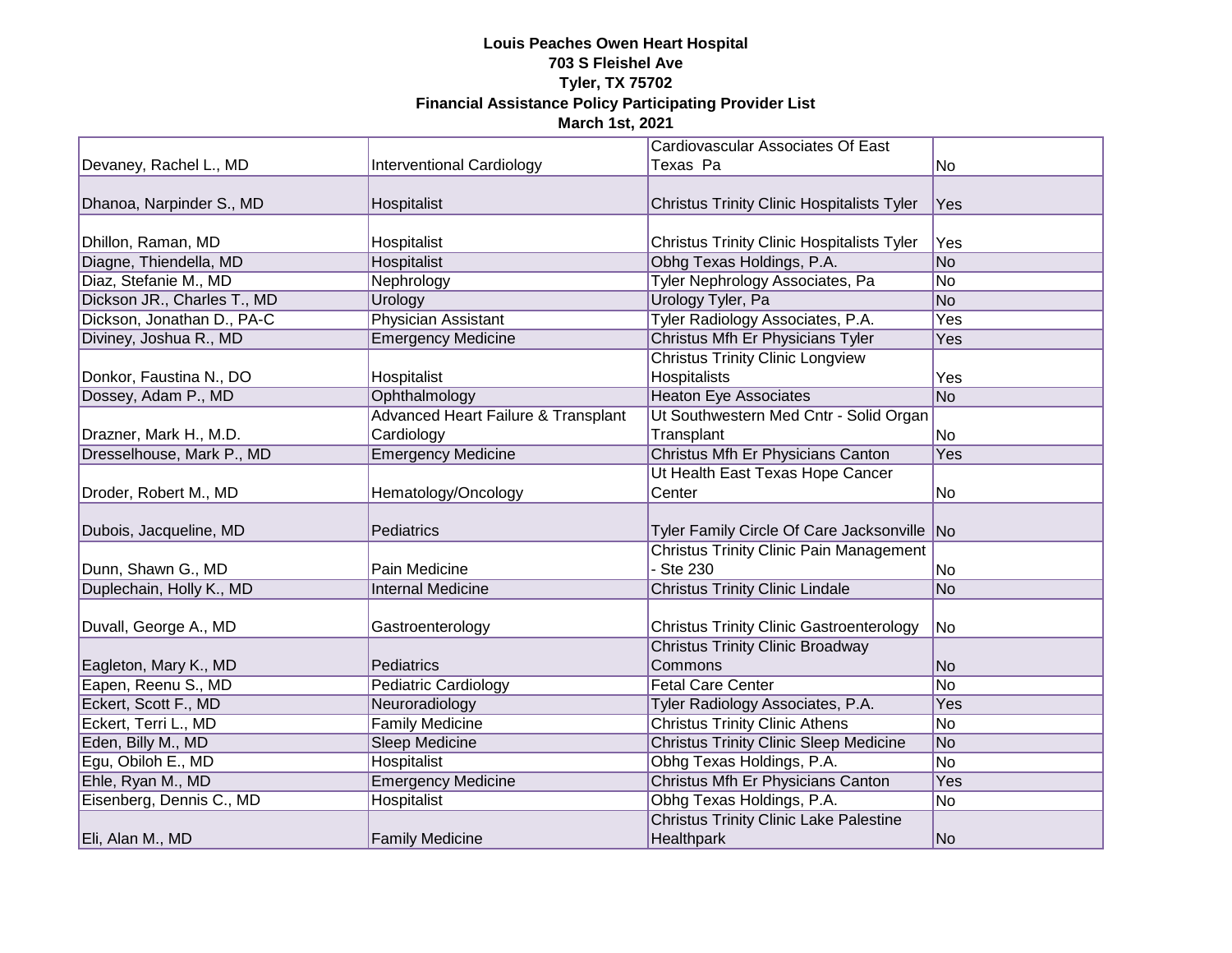| Eljammal, Sam, MD        | <b>Critical Care Medicine</b>                 | <b>Christus Trinity Clinic Critical Care</b>    | No  |
|--------------------------|-----------------------------------------------|-------------------------------------------------|-----|
| Elliott, Elise A., DO    | <b>Obstetrics &amp; Gynecology</b>            | Four Seasons Women'S Health                     | No  |
|                          |                                               | <b>Christus Trinity Clinic Broadway</b>         |     |
| Ellis, Andrea M., MD     | <b>Family Medicine</b>                        | Commons                                         | No  |
| Ellis, Jimmy S., DO      | <b>Hospitalist</b>                            | Obhg Texas Holdings, P.A.                       | No  |
| Emiru, Mingiziem A., MD  | Nephrology                                    | <b>Tyler Nephrology Associates, Pa</b>          | No  |
| English, Grace C., MD    | <b>Internal Medicine</b>                      | <b>Christus Trinity Clinic Douglas</b>          | No  |
| Enriquez, Jose L., MD    | Diagnostic Radiology                          | Tyler Radiology Associates, P.A.                | Yes |
| Esfandiari, Neda, MD     | <b>Family Medicine</b>                        | <b>Christus Trinity Clinic Douglas</b>          | No  |
| Estrada, Krystal A., MD  | <b>Family Medicine</b>                        | <b>Christus Trinity Clinic Athens</b>           | No  |
| Evans, Evan M., MD       | Diagnostic Radiology                          | <b>Christus Mfh Ross Breast Center</b>          | No  |
| Evans, J. David, MD      | Anesthesiology                                | <b>Christus Trinity Clinic Anesthesia</b>       | Yes |
| Everett, Harold U., MD   | Pediatrics                                    | <b>Christus Trinity Clinic Pediatrics</b>       | No  |
|                          |                                               | Tyler Family Circle Of Care Women &             |     |
| Everson, Rachel A., MD   | <b>Obstetrics &amp; Gynecology</b>            | <b>Family Srvcs</b>                             | No  |
| Fanning, Paul M., MD     | <b>Obstetrics &amp; Gynecology</b>            | <b>Christus Trinity Clinic Obgyn</b>            | No  |
| Fannon, David P., PA-C   | <b>Physician Assistant</b>                    | Christus Mfh Er Physicians Tyler                | Yes |
| Ferguson, Laura G., MD   | Hospice & Palliative Medicine                 | <b>Texas Palliative Care</b>                    | No  |
| Fierke, Shelby R., MD    | Radiology                                     |                                                 | No  |
|                          |                                               |                                                 |     |
| Flanagan, Cole W., MD    | Obstetrics & Gynecology                       | Tyler Obstetrics & Gynecology, L.L.P.           | No  |
| Flaskas, Marina Y., MD   | Cardiovascular Disease                        | <b>Christus Trinity Clinic Cardiology</b>       | No  |
|                          |                                               | <b>Christus Trinity Clinic Dehaven Eye</b>      |     |
| Ford, Michael C., MD     | Ophthalmology                                 | Center - Tyler                                  | No  |
|                          |                                               |                                                 |     |
| Ford, Penny L., CRNA     | <b>Certified Registered Nurse Anesthetist</b> |                                                 | No  |
|                          |                                               | <b>Christus Mother Frances Hospital</b>         |     |
| Ford, Ryan D., MD        | Hospitalist                                   | Jacksonville                                    | Yes |
|                          |                                               | Azalea Orthopedic & Sports Medicine             |     |
| Foreman, Kim A., MD      | <b>Orthopedic Surgery</b>                     | Clinic, Pa                                      | No  |
|                          |                                               | The University Of Texas Health Science          |     |
| Fox, James G., MD        | <b>Pulmonary Disease</b>                      | Center Tylr                                     | No  |
| Freeberg, Sheldon Y., MD | <b>Interventional Cardiology</b>              | <b>Christus Trinity Clinic Cardiology</b>       | No  |
|                          |                                               |                                                 |     |
| Freeman, Louie D., MD    | Gastroenterology                              | <b>Christus Trinity Clinic Gastroenterology</b> | No  |
| Freimer, Gregory L., MD  | <b>Emergency Medicine</b>                     | Christus Mfh Er Physicians Tyler                | Yes |
| FRENCH, KRISTEN M., MD   | <b>Emergency Medicine</b>                     |                                                 | Yes |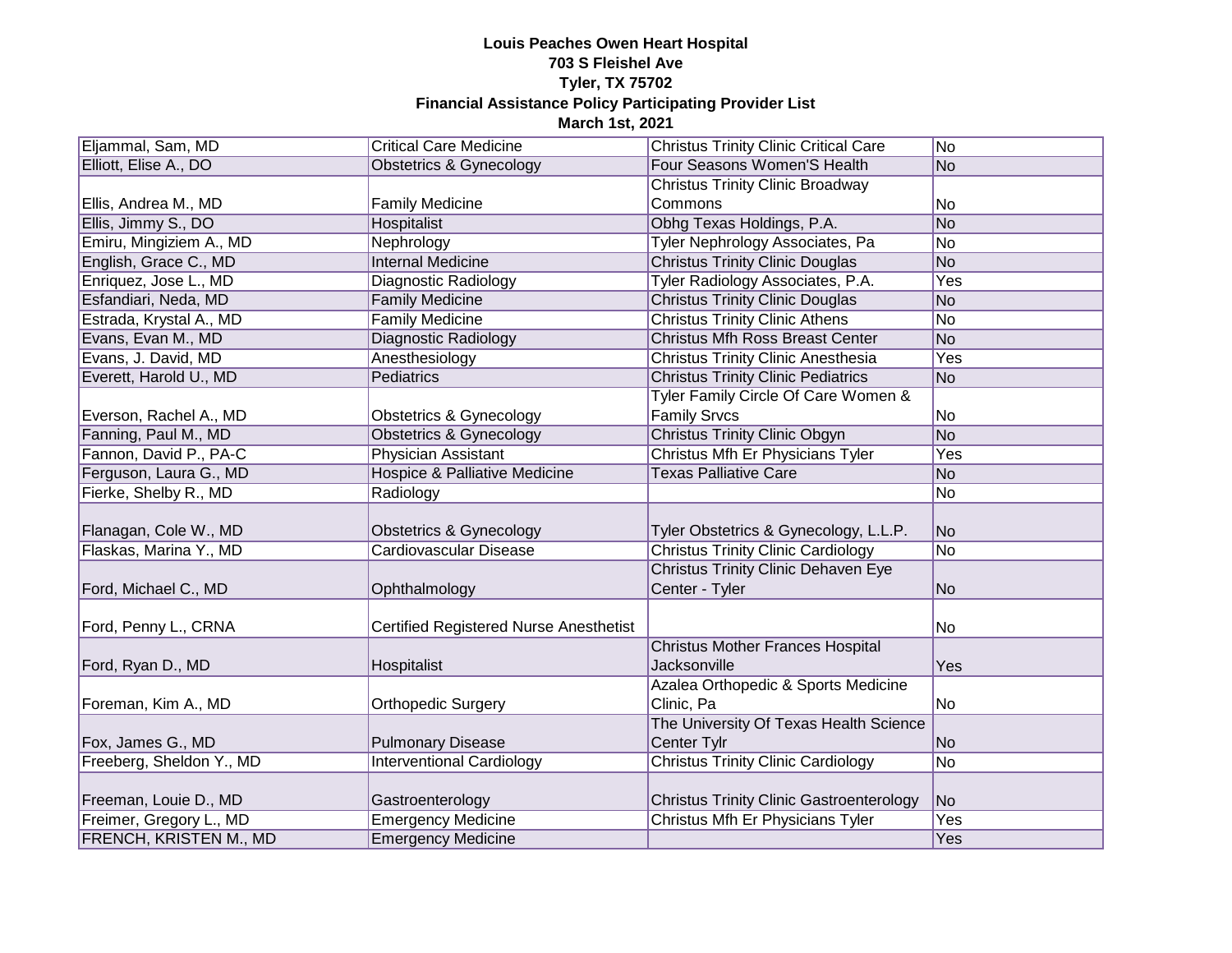|                                |                                     | Culberson R Boren - Dentistry For                 |                 |
|--------------------------------|-------------------------------------|---------------------------------------------------|-----------------|
| Gajapathi, Sharavana K., DDS   |                                     | Children                                          | No              |
| Games JR, Joseph R., PA-C      | Physician Assistant                 | Christus Mfh Er Physicians Tyler                  | Yes             |
|                                |                                     | <b>Christus Trinity Clinic Physical Medicine</b>  |                 |
| Garcia, Jorge I., MD           | Physical Medicine & Rehabilitation  | & Rehab                                           | No              |
| Gass, G. D., MD                | <b>Critical Care Medicine</b>       | Pulmonary Specialists Of Tyler, Pa                | No              |
| Gebel, Tiffany S., MD          | <b>Hospitalist</b>                  | Lone Star Surgery, P. L. L. C.                    | No              |
|                                |                                     |                                                   |                 |
| Gebrmichael, Teshome K., MD    | Hospitalist                         | <b>Christus Trinity Clinic Hospitalists Tyler</b> | Yes             |
|                                |                                     | Christus Trinityclinic Trauma & Acute             |                 |
| Gerhardt, Erich P., DO         | <b>Surgical Critical Care</b>       | Care Surgery                                      | No              |
|                                |                                     | <b>CHRISTUS Trinity Clinic Hospitalist</b>        |                 |
| Ghias Rehman, Sadia            |                                     | <b>Tyler</b>                                      | Yes             |
|                                | Interventional Neuroradiology       |                                                   |                 |
| Ghostine, Jimmy, MD            | (Archived)                          | Neuro Ir Of East Texas                            | No              |
| Ghuge, Raghavendra V., MD      | <b>Sleep Medicine</b>               | Sleep Medicine Institute Of Texas                 | No              |
| Gill, Brijesh S., MD           | <b>General Surgery</b>              | <b>Christus Trinity Clinic Critical Care</b>      | No              |
| Gillen, Aric C., MD            | Hospitalist                         | Obhg Texas Holdings, P.A.                         | No              |
|                                |                                     | <b>Christus Trinity Clinic Broadway</b>           |                 |
| Giordano, Catherine Z., PNP    | <b>Pediatric Nurse Practitioner</b> | Commons                                           | No              |
| Gipson, Jason L., MD           | <b>Family Medicine</b>              | <b>Christus Trinity Clinic Manhatton</b>          | No              |
|                                |                                     |                                                   |                 |
| Giralt Rodriguez, Nadyn M., MD | Hospitalist                         | <b>Christus Trinity Clinic Hospitalists Tyler</b> | Yes             |
| Glasow, Christine A., MD       | <b>Pediatric Cardiology</b>         | <b>Pediatric Heart Specialist</b>                 | No              |
| Glass, Daniel A., MD           | Otolaryngology                      | <b>Ent Associates Of East Texas</b>               | No              |
| Glass, Shannon B., MD          | <b>Diagnostic Radiology</b>         | <b>Christus Mfh Ross Breast Center</b>            | No              |
|                                |                                     | Ut Health East Texas Hope Cancer                  |                 |
| Glover, Katrina Y., MD         | Hematology/Oncology                 | Center                                            | No              |
|                                |                                     | Azalea Orthopedic & Sports Medicine               |                 |
| Goodfried, Gary P., M.D.       | <b>Orthopedic Surgery</b>           | Clinic, P.A.                                      | No              |
|                                |                                     |                                                   |                 |
| Gorby, Michael S., MD          | <b>Internal Medicine</b>            | <b>Christus Trinity Clinic Hospitalists Tyler</b> | Yes             |
|                                |                                     | Charles R.Gordon, Md, Pa Dba: Precision           |                 |
| Gordon, Charles R., MD         | <b>Neurological Surgery</b>         | Spine Care                                        | No              |
| Grabski, William J., MD        | Dermatology                         | <b>U.S. Dermatology Partners</b>                  | $\overline{No}$ |
|                                |                                     | <b>Christus Trinity Clinic Surgical Oncology-</b> |                 |
| Graham, Andre D., MD           | <b>General Surgery</b>              | <b>Tyler</b>                                      | No              |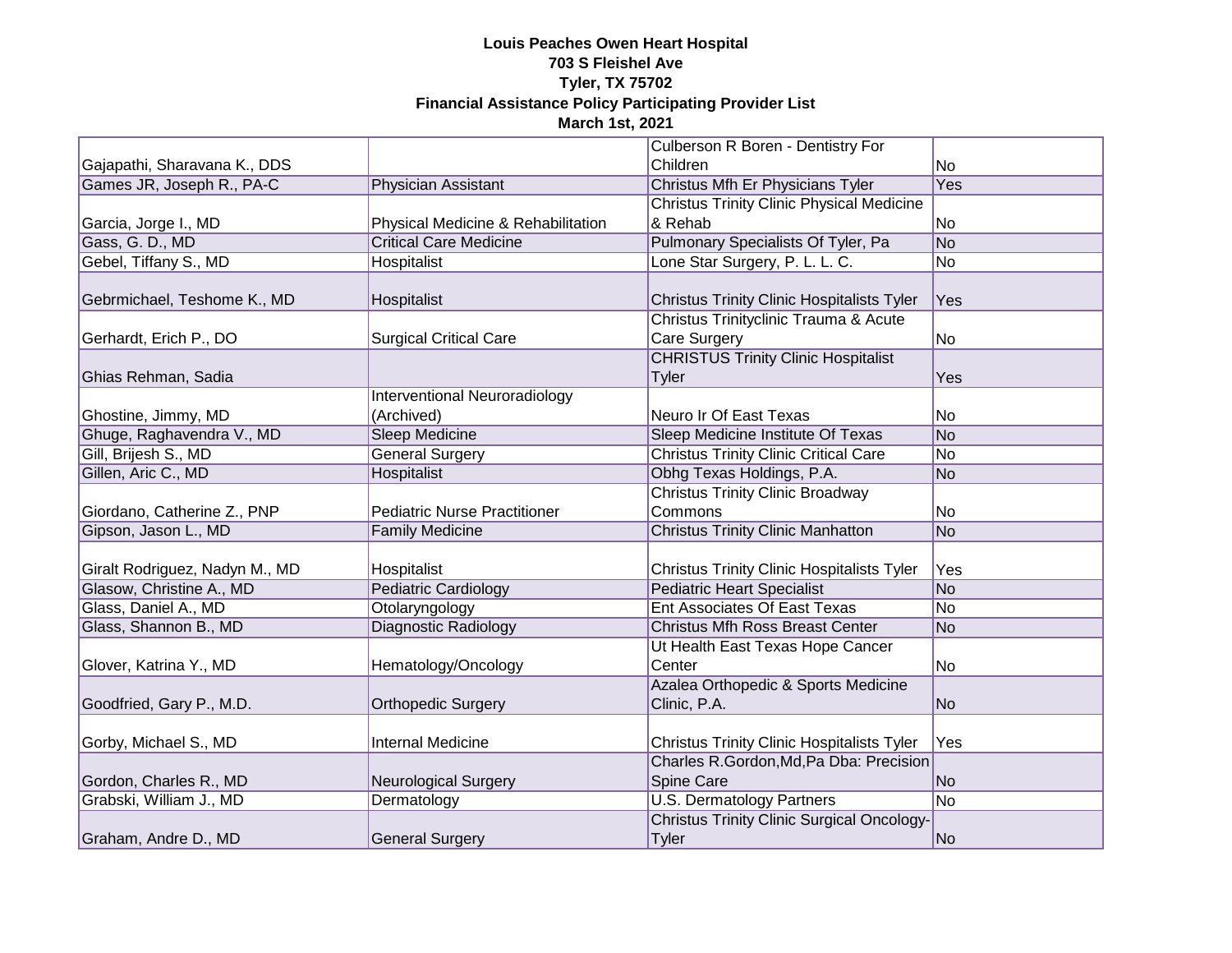| Graham, Bradley S., MD        | Dermatology                          | U.S. Dermatology Partners                       | No             |
|-------------------------------|--------------------------------------|-------------------------------------------------|----------------|
|                               |                                      | Texas Arthritis & Rheumatology                  |                |
| Graves, Glen S., M.D.         | Rheumatology                         | Specialists, Llp                                | N <sub>o</sub> |
|                               |                                      | <b>Christus Tc Herrington-Ornelas</b>           |                |
| Greczanik, Richard D., DO     | <b>Family Medicine</b>               | <b>Healthpark Urgent</b>                        | No             |
|                               |                                      |                                                 |                |
| Green, Kevin D., MD           | Gastroenterology                     | <b>Christus Trinity Clinic Gastroenterology</b> | N <sub>o</sub> |
| Gregory, Thomas F., MD        | <b>Medical Oncology</b>              | <b>Tyler Cancer Center</b>                      | N <sub>o</sub> |
|                               |                                      | Charles R.Gordon, Md, Pa Dba: Precision         |                |
| Griffith, Duane L., MD        | Pain Medicine                        | Spine Care                                      | N <sub>o</sub> |
|                               |                                      | <b>Christus Trinity Clinic Cardiothoracic</b>   |                |
| Gunn, Ryan R., ACNP           | <b>Acute Care Nurse Practitioner</b> | Surgery                                         | Yes            |
| Gunter, Craig A., MD          | Hospice & Palliative Medicine        | <b>Texas Palliative Care</b>                    | N <sub>o</sub> |
| Gutierrez Alvarez, Ana V., MD | <b>Pediatric Endocrinology</b>       | <b>Christus Trinity Clinic Pediatrics</b>       | N <sub>o</sub> |
| Hall, Matthew B., MD          | <b>Emergency Medicine</b>            | Christus Mfh Er Physicians Canton               | Yes            |
|                               |                                      | Christus Trinityclinic Dehaven Eye Clinic       |                |
| Hall, Sawyer B., DO           | Ophthalmology                        | Longview                                        | No             |
| Hanby, Duncan Frederick, MD   | Otolaryngology                       | <b>Ent Associates Of East Texas</b>             | No             |
| Hanby, Jennifer D., MD        | Otolaryngology                       | <b>Ent Associates Of East Texas</b>             | N <sub>o</sub> |
| Hanks, Marel A., MD           | Pediatrics                           | Tyler Family Circle Of Care - Athens            | No             |
| Hardee, Monica J., MD         | Otolaryngology                       | Ent Associates Of East Texas                    | No             |
| Hardy, Jennifer C., MD        | Pediatrics                           | <b>Christus Trinity Clinic Pediatrics</b>       | N <sub>o</sub> |
|                               |                                      | Charles R.Gordon, Md, Pa Dba: Precision         |                |
| Harmon, Preston C., MD        | Physical Medicine & Rehabilitation   | Spine Care                                      | <b>No</b>      |
| Haro, Luis H., MD             | <b>Emergency Medicine</b>            | Christus Mfh Er Physicians Tyler                | Yes            |
|                               |                                      | Charles R.Gordon, Md, Pa Dba: Precision         |                |
| Harper, Austin S., MD         | Pain Medicine                        | Spine Care                                      | No             |
| Harrell, William B., MD       | Urology                              | <b>Christus Trinity Clinic Urology</b>          | N <sub>o</sub> |
|                               |                                      |                                                 |                |
| Harris, Amanda L., MD         | <b>Obstetrics &amp; Gynecology</b>   | New Horizon Women'S Healthcare, Pa              | N <sub>o</sub> |
| Harris, Jack R., MD           | Allergy & Immunology                 | <b>Allergy Partners Of East Texas</b>           | <b>No</b>      |
|                               |                                      | Azalea Orthopedic & Sports Medicine             |                |
| Harris, James R., MD          | <b>Orthopedic Surgery</b>            | Clinic, P.A.                                    | N <sub>o</sub> |
| Harrison, Craig E., MD        | <b>Plastic Surgery</b>               | Solo                                            | No             |
|                               |                                      | <b>Christus Tc Herrington-Ornelas</b>           |                |
| Hawkins, Mary K., MD          | Pediatrics                           | Healthpark                                      | No             |
| Hayes, Thomas K., MD          | Neuroradiology                       | Tyler Radiology Associates, P.A.                | Yes            |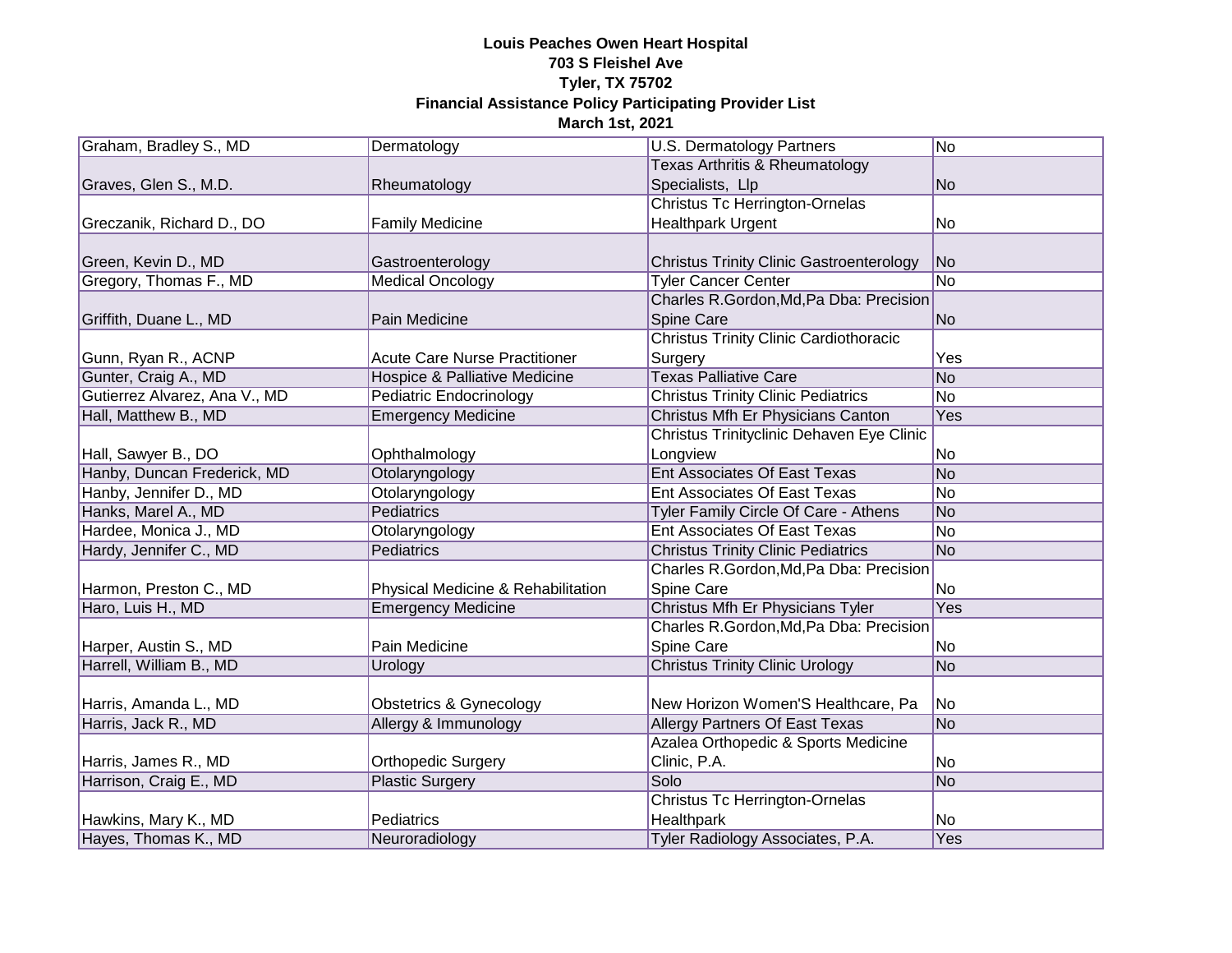| Haygood, Julie T., MD      | Hospitalist                        | Julie T. Haygood Md, Pa                       | Yes             |
|----------------------------|------------------------------------|-----------------------------------------------|-----------------|
|                            |                                    | Adagio Dermatology And Aesthetics,            |                 |
| Haygood, Laura J., MD      | Dermatology                        | P.A.                                          | <b>No</b>       |
| Haygood, T L., DO          | Hospitalist                        | Obhg Texas Holdings, P.A.                     | N <sub>o</sub>  |
| Head, Hayden G., MD        | <b>Family Medicine</b>             | <b>Christus Trinity Clinic Lindale</b>        | No              |
| Heaton, Charles L., MD     | Ophthalmology                      | <b>Heaton Eye Associates</b>                  | No              |
|                            |                                    | Charles R.Gordon, Md, Pa Dba: Precision       |                 |
| Heller, Aaron, DO          | Pain Medicine                      | Spine Care                                    | No              |
| Henderson, Jonathan L., MD | <b>Critical Care Medicine</b>      | <b>Christus Trinity Clinic Critical Care</b>  | $\overline{No}$ |
| Hendricks, Michael B., MD  | Anesthesiology                     | <b>Christus Trinity Clinic Anesthesia</b>     | Yes             |
|                            |                                    | Allison Hennigan, Md Dba: Compass             |                 |
| Hennigan, Allison L., MD   | <b>Clinical Neurophysiology</b>    | Neurology                                     | No              |
| Hernandez, David P., MD    | <b>Hospitalist</b>                 | Obhg Texas Holdings, P.A.                     | No              |
| Herod, Misty D., MD        | <b>Obstetrics &amp; Gynecology</b> | <b>Christus Trinity Clinic Obgyn</b>          | N <sub>o</sub>  |
|                            |                                    | <b>East Texas Infectious Disease</b>          |                 |
| Hickerson, Steven L., MD   | <b>Infectious Disease</b>          | Consultants                                   | No              |
|                            |                                    | Christus Trinity Clinic Maternal & Fetal      |                 |
| Hill, James B., MD         | Maternal-Fetal Medicine            | Medicine                                      | No              |
| Hinkle, Ryan M., DDS       | Oral and Maxillofacial Surgery     | <b>Tyler Oral And Facial Surgery</b>          | No              |
| Hobbs, William R., MD      | <b>Orthopedic Surgery</b>          | <b>Christus Trinity Clinic Orthopedics</b>    | No              |
|                            |                                    | <b>Christus Trinity Clinic Broadway</b>       |                 |
| Hobson, Gale J., MD        | <b>Family Medicine</b>             | Commons                                       | N <sub>o</sub>  |
|                            |                                    | Christus Tc Herrington-Ornelas                |                 |
| Hodde, Doug, MD            | <b>Family Medicine</b>             | Healthpark                                    | No.             |
| Hodges, Joseph Charles, MD | <b>Radiation Oncology</b>          | <b>Texas Oncology - Longview</b>              | No              |
| Hoff, James G., MD         | <b>Interventional Cardiology</b>   | <b>Christus Trinity Clinic Cardiology</b>     | No              |
| Hoffman, Terri L., MD      | <b>Critical Care Medicine</b>      | <b>Christus Trinity Clinic Critical Care</b>  | No              |
|                            |                                    | <b>Christus Trinity Clinic Lake Palestine</b> |                 |
| Holcomb, Timothy L., DO    | <b>Family Medicine</b>             | Healthpark                                    | No              |
| Holley, Everett D., MD     | <b>Emergency Medicine</b>          | Christus Mfh Er Physicians Tyler              | <b>Yes</b>      |
|                            |                                    |                                               |                 |
| Holman, Jason G., MD       | <b>Emergency Medicine</b>          | Christus Mfh Er Physicians Jacksonville       | Yes             |
| Holman, Jennifer D., MD    | Dermatology                        | <b>U.S. Dermatology Partners</b>              | N <sub>o</sub>  |
| Horner, Joseph D., DO      |                                    | <b>Virtual Radiologic Professionals LLC</b>   | N <sub>o</sub>  |
| Hosch, Amy J., MD          | <b>Family Medicine</b>             | Christus South Tyler Urgent Care              | No              |
| Hosch, Jonathan C., DPM    | Podiatry                           | <b>Christus Trinity Clinic Podiatry</b>       | No              |
| Howe, Carah L., MD         | <b>Family Medicine</b>             | <b>Christus Trinity Clinic Lindale</b>        | No              |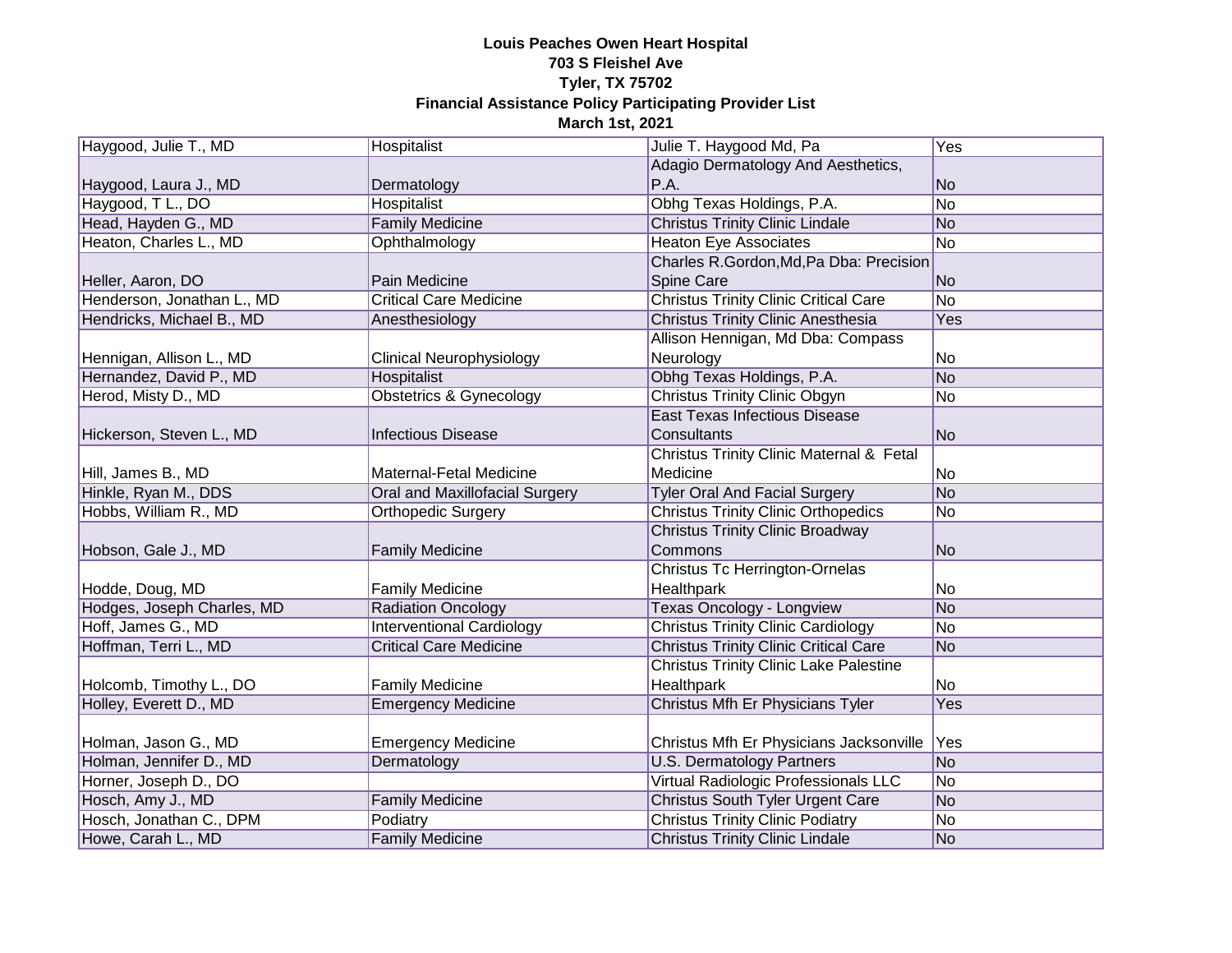| Howes, Jennifer M., MD       | <b>Critical Care Medicine</b> | <b>Christus Trinity Clinic Critical Care</b>    | N <sub>o</sub> |
|------------------------------|-------------------------------|-------------------------------------------------|----------------|
|                              |                               | Azalea Orthopedic & Sports Medicine             |                |
| Huffman, Rebel R., MD        | Surgery of the Hand           | Clinic, P.A.                                    | No             |
| Hunter, Jeffrey S., MD       | Ophthalmology                 | <b>Heaton Eye Associates</b>                    | N <sub>o</sub> |
| Hunter-Ellul, Lindsey A., MD | Dermatology                   | <b>U.S. Dermatology Partners</b>                | No             |
|                              |                               | <b>Christus Tc Herrington-Ornelas</b>           |                |
| Hurley, Janet L., MD         | <b>Family Medicine</b>        | <b>Healthpark</b>                               | No             |
|                              |                               | Christus Trinityclinic Trauma & Acute           |                |
| Hussain, Afshan K., MD       | <b>Surgical Critical Care</b> | Care Surgery                                    | N <sub>o</sub> |
| Hussain, Zehra, DO           | <b>Internal Medicine</b>      | <b>Christus Trinity Clinic Douglas</b>          | N <sub>o</sub> |
|                              |                               |                                                 |                |
| Hutto, Stephen A., MD        | Gastroenterology              | <b>Christus Trinity Clinic Gastroenterology</b> | N <sub>o</sub> |
| Hwang, Julia D., MD          | <b>Family Medicine</b>        | <b>Christus Trinity Clinic Douglas</b>          | N <sub>o</sub> |
|                              |                               | The University Of Texas Health Center           |                |
| Idell, Richard D., MD        | Psychiatry                    | At Tyler                                        | <b>No</b>      |
| Ifafore, Adebola T., MD      | <b>Emergency Medicine</b>     | Christus Mfh Er Physicians Tyler                | Yes            |
| Ikemba, Catherine M., MD     | <b>Pediatric Cardiology</b>   | <b>Utswmc-Dept Of Pediatrics</b>                | <b>No</b>      |
|                              |                               | <b>Christus Trinity Clinic Longview</b>         |                |
| Ilo, Sheriffdeen, DO         | Hospitalist                   | Hospitalists                                    | Yes            |
| Innes, Kristen N., MD, MPH   | Hospitalist                   | Obhg Texas Holdings, P.A.                       | <b>No</b>      |
|                              |                               | Cardiovascular Associates Of East               |                |
| Iskander, Sherif S., MD      | Cardiovascular Disease        | Texas Pa                                        | No             |
| Islam, David M., MD          | Anesthesiology                | <b>Christus Trinity Clinic Anesthesia</b>       | Yes            |
|                              |                               | Cardiovascular Associates Of East               |                |
| Israel, C. Noah, MD          | Cardiovascular Disease        | Texas Pa                                        | No             |
|                              |                               | <b>Christus Trinity Clinic Henderson Med</b>    |                |
| Jackson, Chelsi M., MD       | <b>Family Medicine</b>        | #2                                              | <b>No</b>      |
|                              | Endocrinology, Diabetes and   |                                                 |                |
| Jackson, Kyle J., DO         | Metabolism                    | <b>Christus Trinity Clinic Endocrinology</b>    | No             |
| Jauregui, Monica P., MD      | Hospitalist                   | Salud Optima Pa                                 | Yes            |
| Jenks, Carolyn G., DO        | Hematology/Oncology           | <b>Tyler Cancer Center</b>                      | No             |
| Jensen, Burkitt W., MD       | Urology                       | <b>Christus Trinity Clinic Urology</b>          | <b>No</b>      |
| Jethva, Alpesh R., MD        | Nephrology                    | Tyler Nephrology Associates, Pa                 | N <sub>o</sub> |
|                              |                               | Northeast Texas Neurology Associates,           |                |
| Jetter, Gina M., MD          | Neurology                     | Pa                                              | N <sub>o</sub> |
| Jimenez Torres, Madeline, MD | Nephrology                    | Tyler Nephrology Associates, Pa                 | No             |
| Johnson, Edward W., MD       | <b>Family Medicine</b>        | <b>Christus Trinity Clinic Palestine</b>        | No             |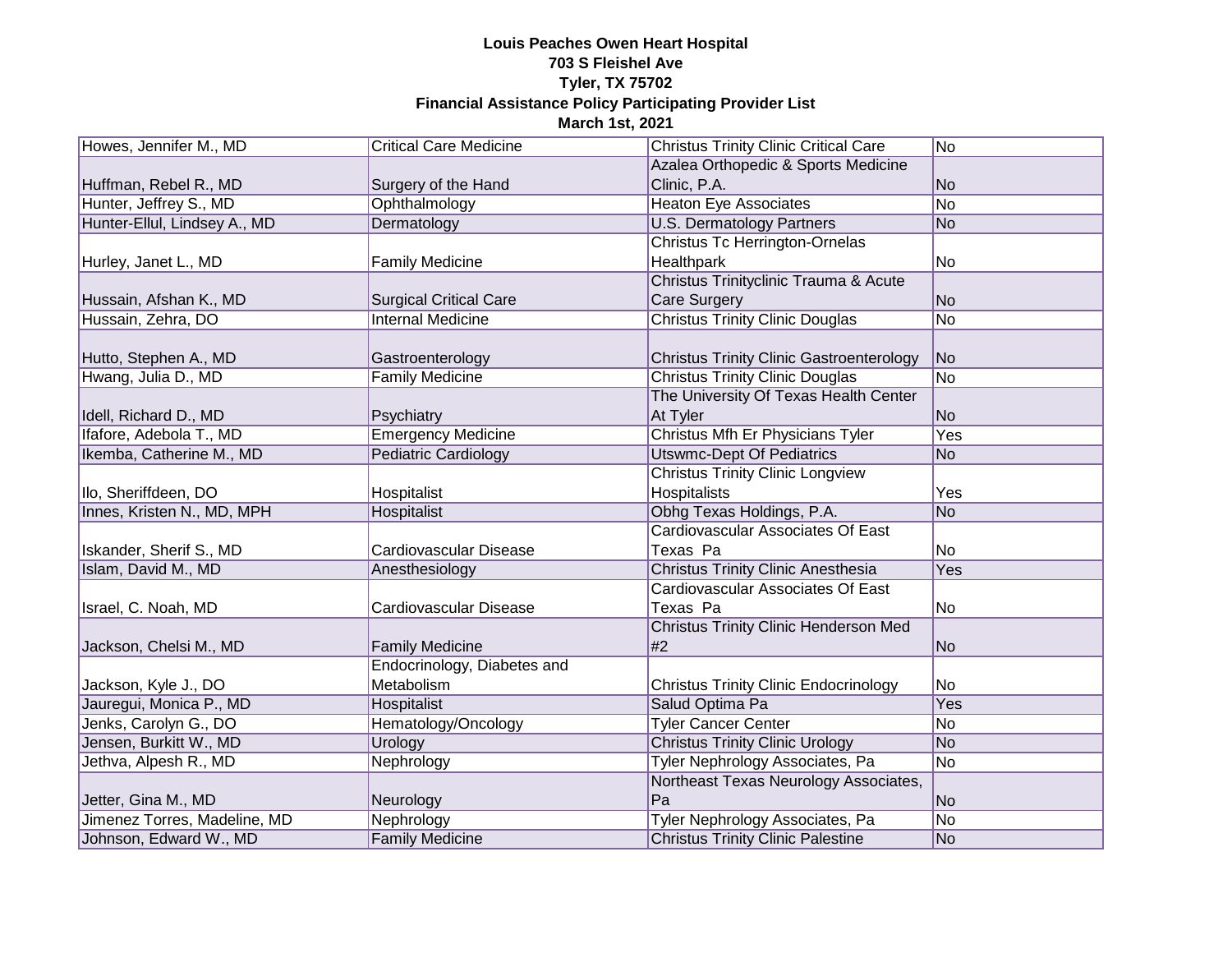| Johnson, Steven M., DO     | <b>Orthopedic Surgery</b>          | <b>Christus Trinity Clinic Palestine</b>          | No              |
|----------------------------|------------------------------------|---------------------------------------------------|-----------------|
| Jones, David I., MD        | <b>Pulmonary Disease</b>           | Pulmonary Specialists Of Tyler, Pa                | <b>No</b>       |
|                            |                                    | Azalea Orthopedic & Sports Medicine               |                 |
| Jones, Lee M., MD          | <b>Orthopedic Surgery</b>          | Clinic, P.A.                                      | No              |
|                            |                                    | <b>Christus Trinity Clinic Dehaven Eye</b>        |                 |
| Jones, Rebecca O., MD      | Ophthalmology                      | Center - Tyler                                    | <b>No</b>       |
|                            |                                    |                                                   |                 |
| Jones, Roy W., MD          | Vascular Surgery                   | <b>Christus Trinity Clinic Vascular Surgery</b>   | No              |
|                            |                                    | Azalea Orthopedic & Sports Medicine               |                 |
| Kaminski, Kenneth J., MD   | <b>Orthopedic Surgery</b>          | Clinic, P.A.                                      | <b>No</b>       |
| Kane, Colin E., MD         | Pediatric Cardiology               | Utswmc-Dept Of Pediatrics                         | No              |
|                            |                                    | <b>Christus Trinity Clinic Neurology</b>          |                 |
| Kariampuzha, George W., MD | Neurology                          | Northpark Plaza                                   | <b>No</b>       |
|                            | Endocrinology, Diabetes and        |                                                   |                 |
| Kariampuzha, Sylvia A., MD | Metabolism                         | <b>Christus Trinity Clinic Endocrinology</b>      | No              |
|                            |                                    | <b>Christus Trinity Clinic Longview</b>           |                 |
| Kayanja, Harriet K., MD    |                                    | Hospitalists                                      | Yes             |
|                            |                                    | <b>Christus Trinity Clinic Physical Medicine</b>  |                 |
| Keais, Janet R., DO        | Physical Medicine & Rehabilitation | & Rehab                                           | No              |
|                            |                                    | Christus Trinityclinic Trauma & Acute             |                 |
| Keilin, Rachael A., MD     | <b>Surgical Critical Care</b>      | Care Surgery                                      | No              |
| Kelly, Kyle A., MD         | Anesthesiology                     | <b>Christus Trinity Clinic Anesthesia</b>         | Yes             |
| Keuer, Steven P., MD       | <b>Internal Medicine</b>           | <b>Christus Trinity Clinic Douglas</b>            | <b>No</b>       |
|                            |                                    | Tyler Family Circle Of Care Women &               |                 |
| Khachikian, Zareh H., MD   | <b>Obstetrics &amp; Gynecology</b> | <b>Family Srvcs</b>                               | No              |
|                            |                                    |                                                   |                 |
| Khan, Fatima, MD           | Hospitalist                        | <b>Christus Trinity Clinic Hospitalists Tyler</b> | Yes             |
|                            |                                    |                                                   |                 |
| Khan, Saima, MD            | Hospitalist                        | <b>Christus Trinity Clinic Hospitalists Tyler</b> | Yes             |
| Khanolkar, Rohit, MD       | <b>Internal Medicine</b>           |                                                   | $\overline{No}$ |
| Kiblinger, Gregory D., MD  | Ophthalmology                      | Eye Care Associates Of East Texas                 | No              |
| Kingsley, George M., DO    | Hospitalist                        | Obhg Texas Holdings, P.A.                         | <b>No</b>       |
| Kirby, Jamie E., MD        | <b>Family Medicine</b>             | <b>Christus South Tyler Urgent Care</b>           | No              |
| Kirkpatrick, Andrew K., MD | Urology                            | <b>Christus Trinity Clinic Urology</b>            | <b>No</b>       |
| Knarr, Donald R., MD       | <b>Family Medicine</b>             | <b>Christus Trinity Clinic Manhatton</b>          | No              |
|                            |                                    |                                                   |                 |
| Knutson, James B., MD      | Hospitalist                        | <b>Christus Trinity Clinic Hospitalists Tyler</b> | Yes             |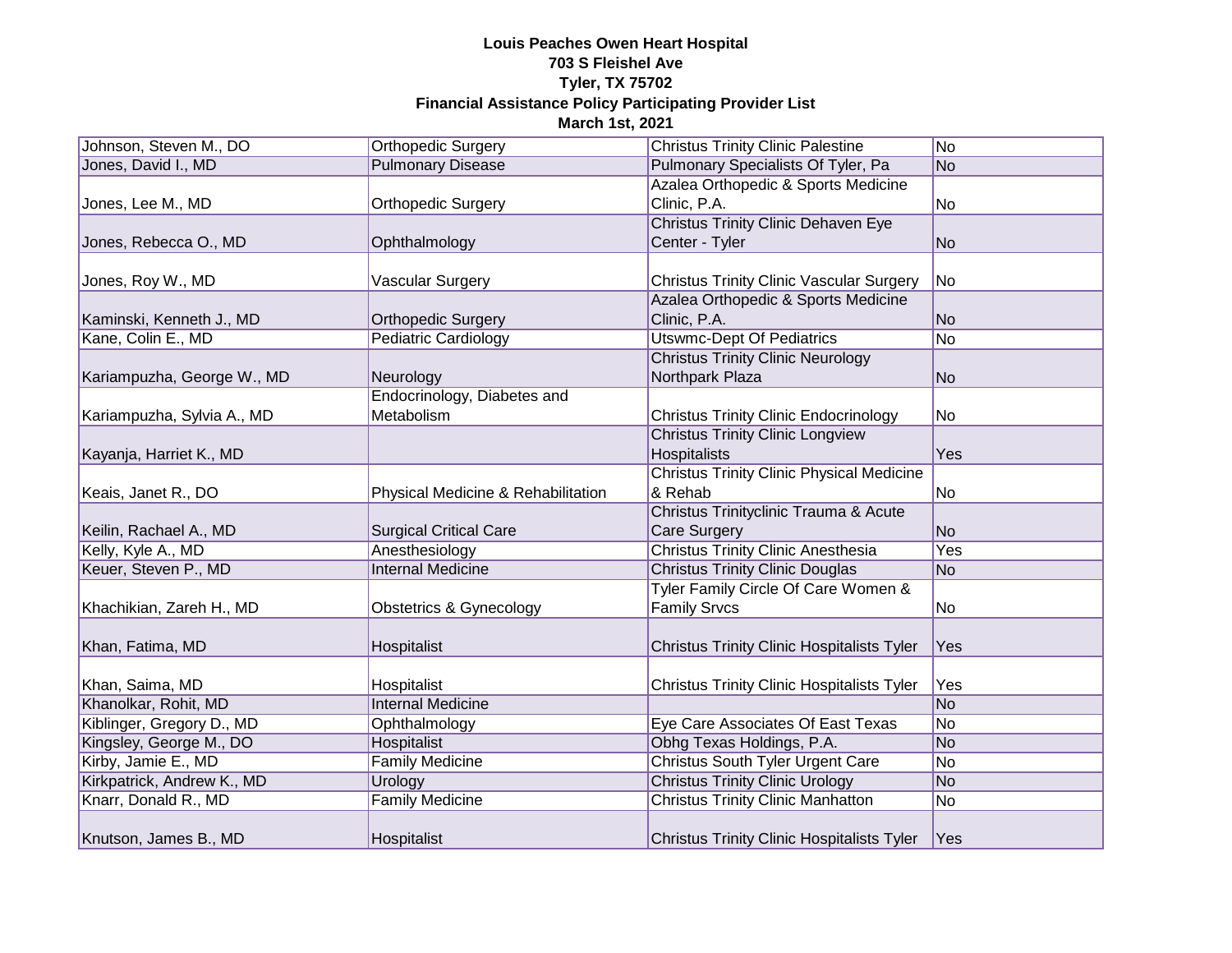| Kohlert, Scott F., MD       | Otolaryngology                     | Ent Associates Of East Texas                     | No             |
|-----------------------------|------------------------------------|--------------------------------------------------|----------------|
| Koshy, Jason T., MD         | Anatomic & Clinical Pathology      | <b>Trinity Pathology Associates</b>              | No             |
| Kotamarti, Kevin R., MD     | Anesthesiology                     | <b>Christus Trinity Clinic Anesthesia</b>        | Yes            |
| Krog, Benjamin J., MD       | Anesthesiology                     | <b>CHRISTUS Trinity Clinic Anesthesia</b>        | Yes            |
| Kumar, Ramon N., MD         | <b>Interventional Cardiology</b>   | <b>Christus Trinity Clinic Cardiology</b>        | N <sub>o</sub> |
|                             |                                    | Azalea Orthopedic & Sports Medicine              |                |
| Kummerfeld, David A., MD    | <b>Orthopedic Surgery</b>          | Clinic, Pa                                       | No             |
| Kummerfeld, Kenneth B., MD  | <b>Interventional Cardiology</b>   | <b>Christus Trinity Clinic Cardiology</b>        | No             |
| Kurian, Joseph K., MD       | Anesthesiology                     | <b>Christus Trinity Clinic Anesthesia</b>        | Yes            |
|                             |                                    | Christus Trinityclinic Trauma & Acute            |                |
| Lahourcade, John A., MD     | Acute Care Surgery (Archived)      | Care Surgery                                     | No             |
| Laird II, William P., MD    | <b>Pediatric Cardiology</b>        | <b>Pediatric Heart Specialist</b>                | No             |
| Laird, Tracy H., MD         | Pediatric Cardiology               | <b>Pediatric Heart Specialist</b>                | No             |
| Langford, Brian R., MD      | Otolaryngology                     | <b>Ent Associates Of East Texas</b>              | No             |
| Lash, Austin T., MD         | Ophthalmology                      | Eye Care Associates Of East Texas                | No             |
|                             |                                    | <b>Christus Tc Herrington-Ornelas</b>            |                |
| Lavoy, Eric J., MD          | <b>Family Medicine</b>             | Healthpark                                       | No             |
|                             |                                    |                                                  |                |
| Layne, Jason D., PAC        | Physician Assistant                | <b>Christus Trinity Clinic Electrophysiology</b> | No             |
| Layne, Sheila R., DO        | <b>Obstetrics &amp; Gynecology</b> | Four Seasons Women'S Health                      | No             |
|                             |                                    | Culberson R Boren - Dentistry For                |                |
| Le, Quoc-Albert D., DDS     | <b>Pediatric Dentistry</b>         | Children                                         | No             |
| Ledesma, Rudrick V., MD     | Nephrology                         | Tyler Nephrology Associates, Pa                  | No             |
| Ledley, Annmarie M., DO     | Hospitalist                        | Obhg Texas Holdings, P.A.                        | No             |
|                             |                                    | Ut Health East Texas Hope Cancer                 |                |
| Lee, Arielle S., MD         | Hematology/Oncology                | Center                                           | No             |
| Leete, Tyler G., MD         | <b>Diagnostic Radiology</b>        | <b>Christus Mfh Ross Breast Center</b>           | N <sub>o</sub> |
|                             |                                    | <b>Christus Trinity Clinic Wound Care -</b>      |                |
| Lehman, Douglas R., MD      | Hyperbaric Medicine/Wound Care     | Tyler                                            | No             |
| Lehr, Andrew J., MD         | Otolaryngology                     | <b>Ent Associates Of East Texas</b>              | No             |
| Leihgeber, Timothy J., MD   | Diagnostic Radiology               | Tyler Radiology Associates, P.A.                 | Yes            |
|                             |                                    | University Of Texas Southwestern                 |                |
| Leon, Rachel L., MD         | Teleneonatology (Archived)         | <b>Medical Center</b>                            | No             |
| Levingston, Yvette S., FNPC | <b>Family Nurse Practitioner</b>   | Christus South Tyler Urgent Care                 | No             |
| Lewis Jr., Michael R., MD   | Otolaryngology                     | Ent Associates Of East Texas                     | No             |
| Li, Feng N., MD             | Gastroenterology                   | <b>Christus Trinity Clinic Gastroenterology</b>  | No             |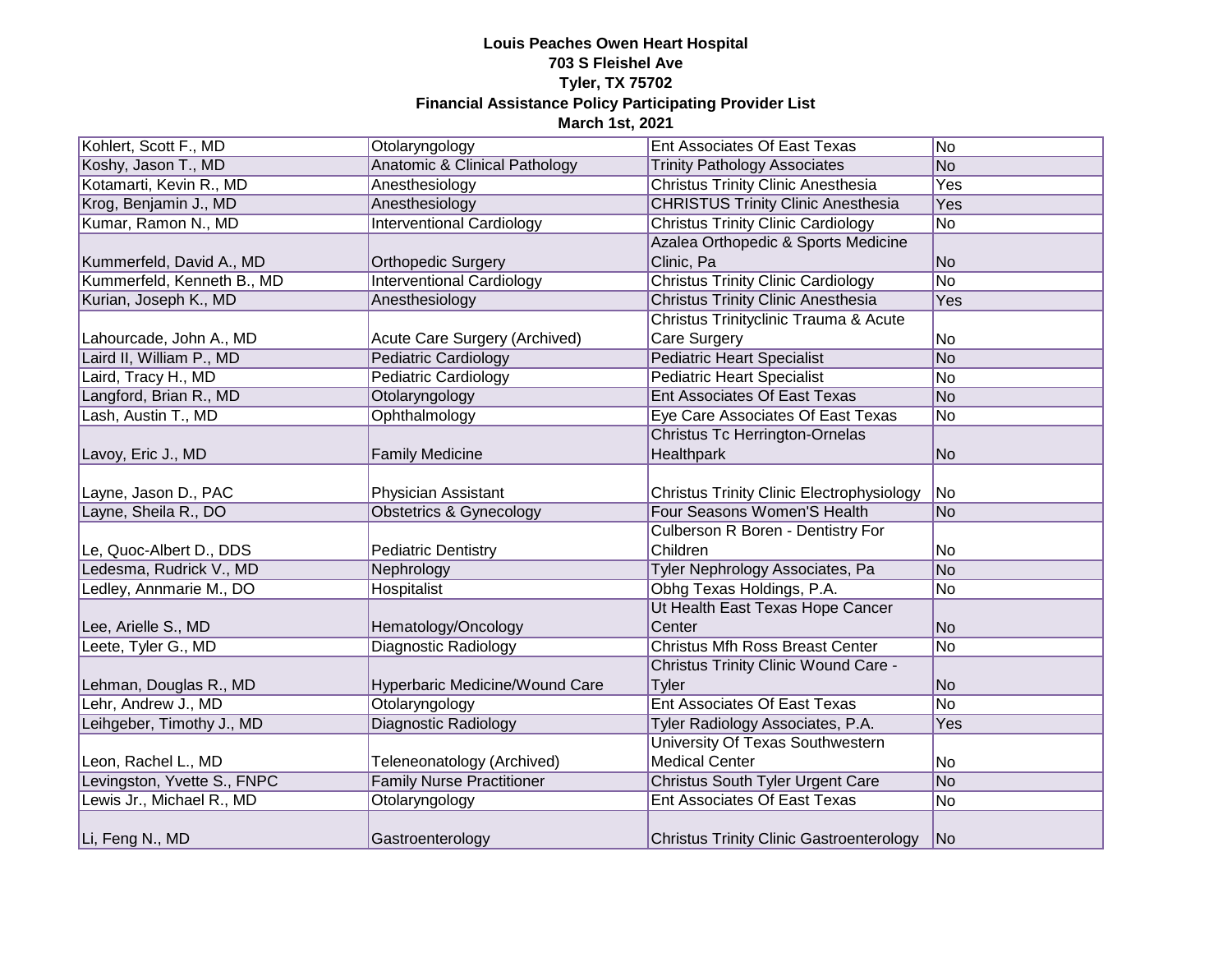| Li, Renjie M., MD         | <b>Emergency Medicine</b>          | Christus Mfh Er Physicians Canton                 | Yes            |
|---------------------------|------------------------------------|---------------------------------------------------|----------------|
|                           |                                    |                                                   |                |
| Lieb, Nancy S., MD        | Obstetrics & Gynecology            | Tyler Obstetrics & Gynecology, L.L.P.             | No             |
| Lieberman, Scott M., MD   | Cardiovascular Disease             | Cardiology Services Of East Texas                 | N <sub>o</sub> |
|                           |                                    | Charles R.Gordon, Md, Pa Dba: Precision           |                |
| Lien, Ellisiv, MD         | Physical Medicine & Rehabilitation | Spine Care                                        | N <sub>o</sub> |
|                           |                                    |                                                   |                |
| Lin, Tsauyu, MD           | Gastroenterology                   | <b>Christus Trinity Clinic Gastroenterology</b>   | No             |
| Lively, James A., MD      | <b>Family Medicine</b>             | <b>Christus Trinity Clinic Manhatton</b>          | N <sub>o</sub> |
| Llave, Alfred D., MD      | Diagnostic Radiology               | Tyler Radiology Associates, P.A.                  | Yes            |
| Lobaugh, Mark L., MD      | Hospitalist                        |                                                   | N <sub>o</sub> |
|                           | Endocrinology, Diabetes and        |                                                   |                |
| Long, Amanda N., DO       | Metabolism                         | <b>Christus Trinity Clinic Endocrinology</b>      | No             |
| Lowe, Christopher H., MD  | Anesthesiology                     | <b>Christus Trinity Clinic Anesthesia</b>         | Yes            |
| Lowry, Lisa R., MD        | Dermatology                        | Dermatology Of East Texas, P.A.                   | <b>No</b>      |
|                           |                                    | Cardiovascular Associates Of East                 |                |
| Lowry, Richard W., MD     | <b>Interventional Cardiology</b>   | Texas Pa                                          | N <sub>o</sub> |
| Lu, Ming, MDPHD           | Ophthalmology                      | <b>Christus Trinity Eye Center</b>                | N <sub>o</sub> |
|                           |                                    | Christus Mfh Er Physicians Sulphur                |                |
| Luhm, Michele A., MD      | <b>Emergency Medicine</b>          | Springs                                           | Yes            |
|                           |                                    | Azalea Orthopedic & Sports Medicine               |                |
| Luttrell, Kevin, MD       | <b>Trauma Surgery</b>              | Clinic, P.A.                                      | No             |
|                           |                                    | Tyler Family Circle Of Care Women &               |                |
| Luzietti, Nicholas P., MD | <b>Obstetrics &amp; Gynecology</b> | <b>Family Srvcs</b>                               | <b>No</b>      |
| Macha, Douglas B., MD     | Diagnostic Radiology               | Tyler Radiology Associates, P.A.                  | Yes            |
| Mack, Leo W., MD          | Ophthalmology                      | Leo W. Mack Jr, Md, Pa                            | <b>No</b>      |
|                           |                                    | Tyler Family Circle Of Care Women &               |                |
| Makinde, Edileola T., MD  | Obstetrics & Gynecology            | <b>Family Srvcs</b>                               | No             |
| Malik, Ahmar, MD          | <b>Critical Care Medicine</b>      | <b>Christus Trinity Clinic Critical Care</b>      | N <sub>o</sub> |
| Malik, Sadia, MD          | Pediatric Cardiology               | <b>Utswmc-Dept Of Pediatrics</b>                  | No             |
|                           |                                    |                                                   |                |
| Mandadi, Siva K., MD      | Hospitalist                        | <b>Christus Trinity Clinic Hospitalists Tyler</b> | Yes            |
|                           |                                    | The University Of Texas Health Center             |                |
| Mandell, H L., MD         | Hematology                         | At Tyler                                          | No             |
| Mansouri, Bobbak, MD      | Dermatology                        |                                                   | N <sub>o</sub> |
| Markle, Leslie K., MD     | Dermatology                        | U.S. Dermatology Partners                         | No             |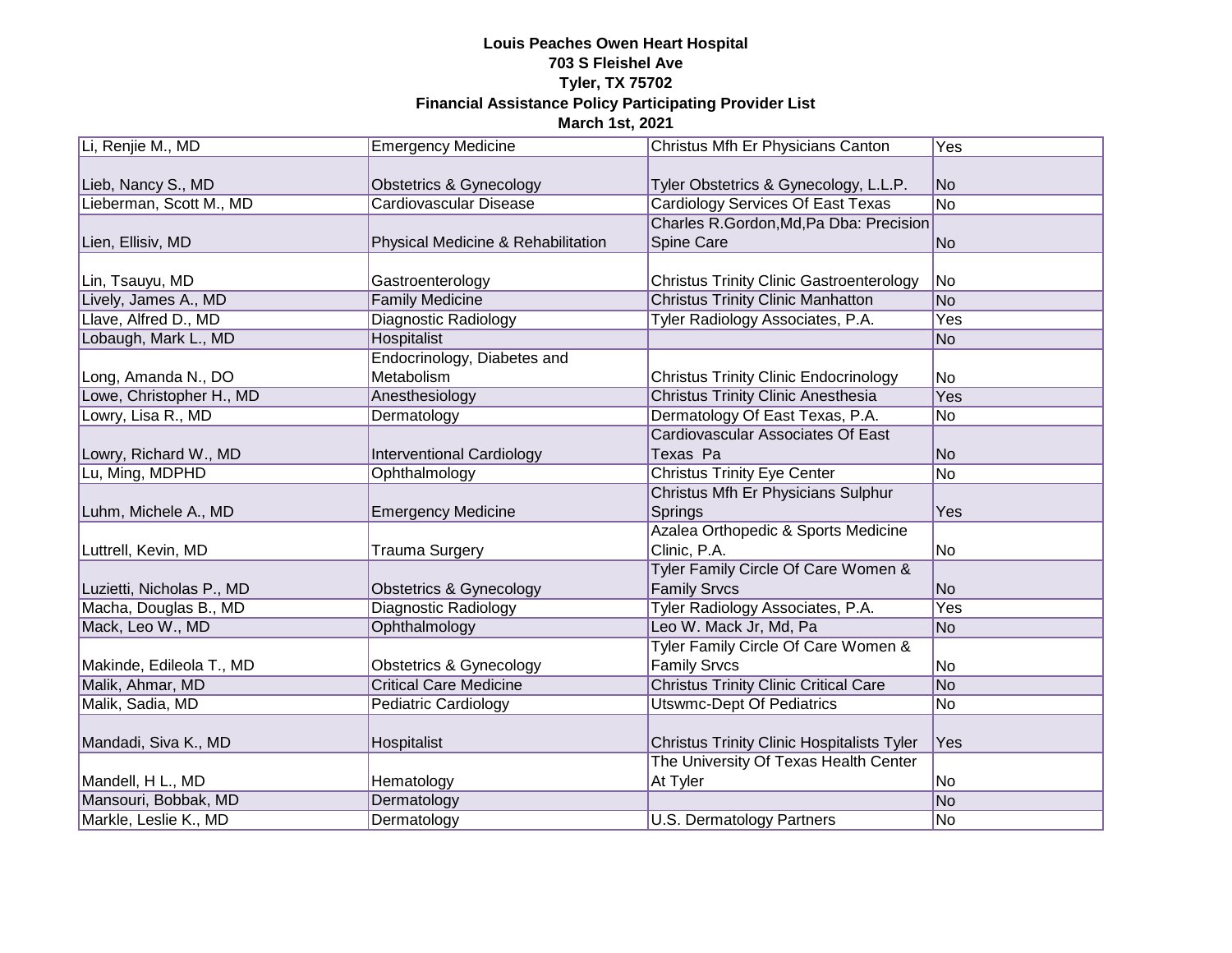|                            |                                    | <b>Christus Trinity Clinic Pain Management</b> |                |
|----------------------------|------------------------------------|------------------------------------------------|----------------|
| Martellotto, Joseph M., DO | Pain Medicine                      | - Ste 250                                      | No             |
|                            |                                    | <b>Christus Tc Pre-Admission Surgery</b>       |                |
| Martin, David C., MD       | <b>Family Medicine</b>             | Services                                       | No             |
|                            |                                    | Ut Health East Texas Hope Cancer               |                |
| Martins, Joseph T., MD     | Hematology/Oncology                | Center                                         | <b>No</b>      |
| Matthews, Samuel S., MD    | <b>Emergency Medicine</b>          | Christus Mfh Er Physicians Canton              | Yes            |
| Mcandrew, James D., MD     | Urology                            |                                                | N <sub>o</sub> |
| McCaslin, Justin M., MD    | <b>Diagnostic Radiology</b>        | Tyler Radiology Associates, P.A.               | Yes            |
| Mcclintic, Michelle M., MD | <b>Emergency Medicine</b>          | Christus Mfh Er Physicians Tyler               | Yes            |
|                            |                                    |                                                |                |
| Mcclintock, Roy A., MD     | <b>Obstetrics &amp; Gynecology</b> | Mcclintock Obstetrics & Gynecology, Pa         | No             |
| Mccollough, Martha L., MD  | Dermatology                        | <b>U.S. Dermatology Partners</b>               | N <sub>o</sub> |
| Mccown II, Roger L., DO    | <b>Orthopedic Surgery</b>          | <b>Christus Trinity Clinic Orthopedics</b>     | No             |
|                            |                                    | <b>Christus Mother Frances Hospital</b>        |                |
| Mccrady, William M., MD    | Hospitalist                        | <b>Jacksonville</b>                            | Yes            |
| Mcgehee, Clinton J., MD    | <b>General Surgery</b>             | <b>Christus Trinity Clinic Surgery</b>         | No             |
| Mcgovern, Thomas M., MD    | <b>Thoracic Surgery</b>            | Thomas M. Mcgovern, Md, P.L.L.C.               | N <sub>o</sub> |
| Mckinney, Robert A., MD    | <b>General Surgery</b>             | <b>Christus Trinity Clinic Surgery</b>         | No             |
| McLaughlin, Javine H., MD  | Hospitalist                        | Obhg Texas Holdings, P.A.                      | N <sub>o</sub> |
|                            |                                    | Azalea Orthopedic & Sports Medicine            |                |
| McNeil, Chad J., MD        | Pain Medicine                      | Clinic, P.A.                                   | No             |
| Mcstravick, Molly K., MD   | Hospitalist                        | Obhg Texas Holdings, P.A.                      | N <sub>o</sub> |
| Meadows, Adelina G., MD    | <b>Pediatric Endocrinology</b>     | <b>Christus Trinity Clinic Pediatrics</b>      | No             |
| Meads, Shanna B., MD       | Dermatology                        | <b>U.S. Dermatology Partners</b>               | N <sub>o</sub> |
|                            |                                    |                                                |                |
| Medel, Michelle P., MD     | Obstetrics & Gynecology            | Tyler Obstetrics & Gynecology, L.L.P.          | No             |
|                            |                                    | <b>Christus Trinity Clinic Longview</b>        |                |
| Mekala, Karthik D., MD     | <b>Interventional Cardiology</b>   | Cardiology                                     | No             |
|                            |                                    | Christus Trinity Clinic Maternal & Fetal       |                |
| Melvin, Lissa M., MD       | Maternal-Fetal Medicine            | Medicine                                       | No             |
|                            |                                    | Azalea Orthopedic & Sports Medicine            |                |
| Merrick, Michael T., MD    | <b>Orthopedic Surgery</b>          | Clinic, P.A.                                   | No             |
| Merritt, Bradley S., MD    | Physical Medicine & Rehabilitation | <b>Christus Trinity Clinic Healthsouth</b>     | N <sub>o</sub> |
|                            |                                    | Azalea Orthopedic & Sports Medicine            |                |
| Michaels, James P., MD     | Pain Medicine                      | Clinic, P.A.                                   | No             |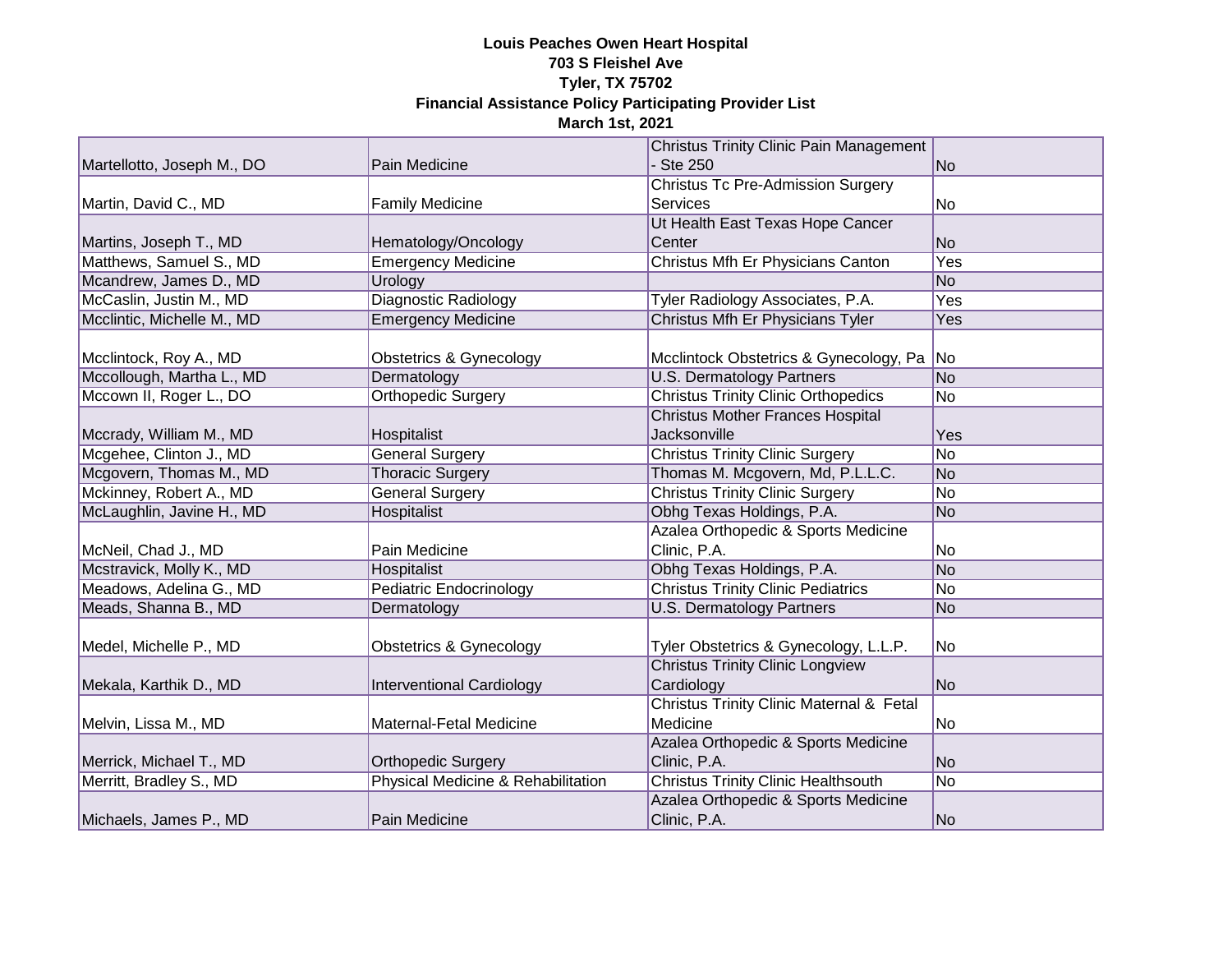|                            |                                               | <b>Christus Trinity Clinic Specialists</b>        |                 |
|----------------------------|-----------------------------------------------|---------------------------------------------------|-----------------|
| Milad, Mena, MD            | Gastroenterology                              | Sulphur Sprgs                                     | No              |
| Miller, Mark D., MD        | <b>Family Medicine</b>                        | <b>Christus Trinity Clinic Kilgore</b>            | No              |
|                            |                                               | <b>Christus Trinity Clinic Neurology</b>          |                 |
| Miller, Spencer O., MD     | Neurology                                     | Northpark Plaza                                   | No              |
| Miller, William W., MD     | Gynecology                                    | <b>Christus Trinity Clinic Obgyn</b>              | No              |
| Mills, Sarah E., FNP-C     | <b>Family Nurse Practitioner</b>              | <b>Christus Trinity Clinic Urology</b>            | No              |
|                            |                                               |                                                   |                 |
| Mohmand, Hashim K., MD     | Hospitalist                                   | <b>Christus Trinity Clinic Hospitalists Tyler</b> | Yes             |
| Montana III, Robert C., MD | Emergency Medicine                            | Christus Mfh Er Physicians Canton                 | Yes             |
| More, Snehal R., MD        | <b>Teleradiology (Archived)</b>               | Virtual Radiologic Professionals, Llc             | <b>No</b>       |
|                            |                                               |                                                   |                 |
| Morgan, Chad W., CRNA      | <b>Certified Registered Nurse Anesthetist</b> | Christus Mother Frances Hospital Crna             | Yes             |
| Morgan, Josslyn, ACNP      |                                               |                                                   | $\overline{No}$ |
| Morris, Brenda H., MD      | Neonatal-Perinatal Medicine                   | <b>Christus Trinity Clinic Neonatology</b>        | <b>No</b>       |
| Morrison, Roy W., DO       | <b>Emergency Medicine</b>                     | Christus Mfh Er Physicians Tyler                  | Yes             |
| Morse, Jack A., MD         | <b>Emergency Medicine</b>                     | Christus Mfh Er Physicians Canton                 | Yes             |
| Moser, Doreen A., DO       | Hospitalist                                   | Obhg Texas Holdings, P.A.                         | No              |
|                            |                                               |                                                   |                 |
| Mubarak, Abdullah, MD      | Hepatology                                    | <b>Christus Trinity Clinic Hepatology-Tyler</b>   | No              |
|                            |                                               | Charles R.Gordon, Md, Pa Dba: Precision           |                 |
| Muns, James A., MD         | <b>Neurological Surgery</b>                   | Spine Care                                        | <b>No</b>       |
| Murff, Randall T., DPM     | Podiatry                                      | <b>Christus Trinity Clinic Podiatry</b>           | No              |
| Murphy, Simon W., MD       | Anesthesiology                                | <b>Christus Trinity Clinic Anesthesia</b>         | Yes             |
| Mwamba, Khotwanaeya, MD    | Pediatrics                                    | <b>Tyler Family Circle Of Care</b>                | No              |
| Nannaka, Varalaxmi B., MD  | <b>Pulmonary Disease</b>                      | Pulmonary Specialists Of Tyler, Pa                | <b>No</b>       |
| Nasrallah, Fadi V., MD     | Anesthesiology                                | <b>Christus Trinity Clinic Anesthesia</b>         | Yes             |
| Navetta, Andrew F., MD     | Urology                                       | Ut Health East Texas Physicians                   | <b>No</b>       |
|                            |                                               |                                                   |                 |
| Navuluri, Chandra S., MD   | Hospitalist                                   | <b>Christus Trinity Clinic Hospitalists Tyler</b> | Yes             |
| Neff, Eileen M., MD        | <b>Pediatrics</b>                             | <b>Christus Trinity Clinic Pediatrics</b>         | No              |
| Nessen, Shawn C., DO       | <b>Critical Care Medicine</b>                 |                                                   | No              |
| Newton, Jennifer D., MD    | <b>Obstetrics &amp; Gynecology</b>            | Four Seasons Women'S Health                       | No              |
| Nguyen, Christopher V., MD | Anatomic & Clinical Pathology                 | <b>Trinity Pathology Associates</b>               | No              |
|                            |                                               |                                                   |                 |
| Ngwa, Ambesi M., DO        | Hospitalist                                   | <b>Christus Trinity Clinic Hospitalists Tyler</b> | Yes             |
| Nickel, Todd M., DO        | Ophthalmology                                 | <b>Heaton Eye Associates</b>                      | <b>No</b>       |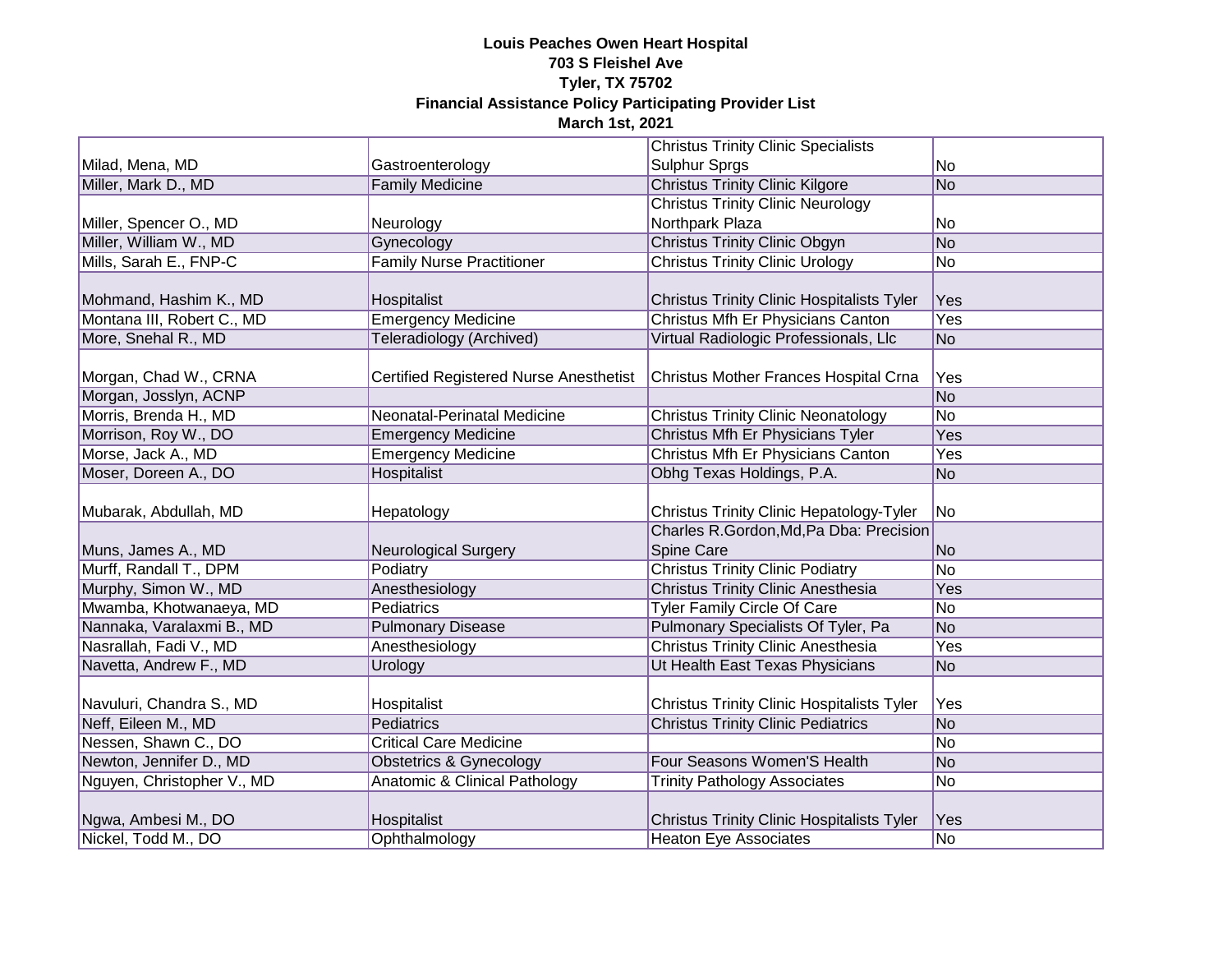|                           |                                       | <b>Christus Trinity Clinic Maternal &amp; Fetal</b>    |                |
|---------------------------|---------------------------------------|--------------------------------------------------------|----------------|
| Nielsen, Peter E., MD     | Maternal-Fetal Medicine               | Medicine                                               | N <sub>o</sub> |
| Norton, Michael J., MD    | <b>General Surgery</b>                | <b>Christus Trinity Clinic Surgery</b>                 | N <sub>o</sub> |
| Obesso, Peter D., DO      | <b>Sleep Medicine</b>                 | <b>Christus Trinity Clinic Sleep Medicine</b>          | N <sub>o</sub> |
| Obi, Chizoba C., MD       | <b>Internal Medicine</b>              |                                                        | Yes            |
| Obita-Ounda, Agnes, MD    | Nephrology                            | Tyler Nephrology Associates, Pa                        | N <sub>o</sub> |
| Ogletree, Stephen R., MD  | Hospitalist                           | <b>Christus Trinity Clinic Hospitalists Tyler</b>      | Yes            |
| O'Halloran, Laura E., MD  | <b>Plastic Surgery</b>                | <b>Christus Trinity Clinic Ctr Cosmetic</b><br>Surgery | No             |
| O'Kelley, Andrew P., DO   | <b>Family Medicine</b>                | <b>Christus Trinity Clinic Broadway</b><br>Commons     | No             |
| Olsen, Lloyd M., MD       | <b>Internal Medicine</b>              | <b>Christus Trinity Clinic Douglas</b>                 | N <sub>o</sub> |
| Onime, Aideloje A., MD    | Nephrology                            | Tyler Nephrology Associates, Pa                        | No             |
| Orji, Charles O., MD      | Nephrology                            | Tyler Nephrology Associates, Pa                        | No             |
| Osteen, David C., MD      | Pediatrics                            | <b>Christus Trinity Clinic Pediatrics</b>              | No             |
| Oti, Ifeatu U., MD        | Nephrology                            | <b>Tyler Nephrology Associates, Pa</b>                 | N <sub>o</sub> |
| Overbeek, Troy D., DPM    | Podiatry                              | <b>Christus Trinity Clinic Podiatry</b>                | No             |
| Owens, Jordan M., MD      | <b>Family Medicine</b>                | <b>Christus Trinity Clinic Broadway</b><br>Commons     | N <sub>o</sub> |
| Oziri, Uloma I., MD       | Anesthesiology                        | <b>Christus Trinity Clinic Anesthesia</b>              | Yes            |
| Page, John J., DO         | <b>Family Medicine</b>                | <b>Christus Trinity Clinic Broadway</b><br>Commons     | N <sub>o</sub> |
| Page, Kimberly N., MD     | <b>Family Medicine</b>                | <b>Christus Trinity Clinic Kilgore</b>                 | N <sub>o</sub> |
| Pakzad, Nima, MD          | <b>Emergency Medicine</b>             | Christus Mfh Er Physicians Tyler                       | Yes            |
| Pamatmat, Stephen D., MD  | Nephrology                            | Tyler Nephrology Associates, Pa                        | No             |
| Paniagua, Oscar A., MD    | <b>Interventional Cardiology</b>      | <b>Christus Trinity Clinic Cardiology</b>              | No             |
| Parish, David S., MD      | <b>Diagnostic Radiology</b>           |                                                        | No             |
| Parker, Josh D., NP       | <b>Family Nurse Practitioner</b>      | Christus Mfh Er Physicians Canton                      | Yes            |
| Parker, Michelle B., MD   | <b>Family Medicine</b>                | Christus Mfh Er Physicians Tyler                       | Yes            |
| Parks, Willie J., DDSMD   | <b>Oral and Maxillofacial Surgery</b> | Will J Parks, Dds Pa                                   | N <sub>o</sub> |
| Patel, Amar, MD           |                                       |                                                        | No             |
| Patel, Jayesh Kishore, MD | <b>Orthopedic Surgery</b>             | <b>Christus Trinity Clinic Orthopedics</b>             | N <sub>o</sub> |
| Patel, Ketan, MD          | <b>Pulmonary Disease</b>              | Pulmonary Specialists Of Tyler, Pa                     | N <sub>o</sub> |
| Patel, Ruchir P., MD      | Gastroenterology                      | <b>Christus Trinity Clinic Gastroenterology</b>        | No             |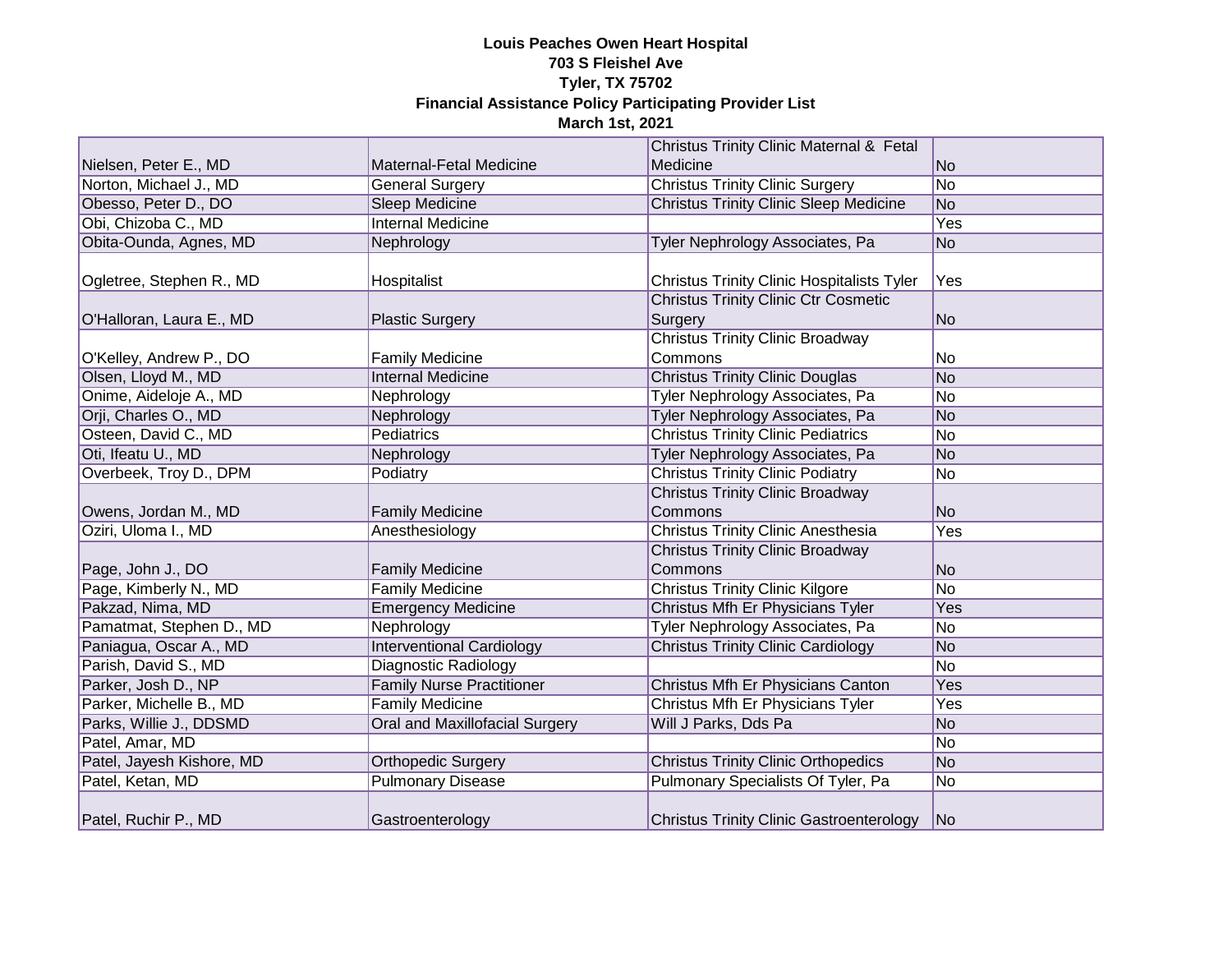|                             | Endocrinology, Diabetes and        |                                                   |                 |
|-----------------------------|------------------------------------|---------------------------------------------------|-----------------|
| Patel, Shreya V., MD        | Metabolism                         | <b>Christus Trinity Clinic Endocrinology</b>      | No              |
| Patel, Vivek, MD            | <b>Thoracic Surgery</b>            | Ut Health East Texas Physicians                   | N <sub>o</sub>  |
|                             |                                    | Dylan Patrick Dds, Pllc Dba Storybook             |                 |
| Patrick, Dylan M., DDS      | <b>Pediatric Dentistry</b>         | <b>Smiles</b>                                     | No              |
| Patrick, Todd A., MDPHD     | <b>Neurological Surgery</b>        | <b>Christus Trinity Clinic Neurosurgery</b>       | No              |
|                             |                                    | Azalea Orthopedic & Sports Medicine               |                 |
| Patterson, Ryan W., M.D.    | <b>Orthopedic Surgery</b>          | Clinic, P.A.                                      | No              |
| Paul, Kevin R., MD          | Physical Medicine & Rehabilitation | <b>Christus Trinity Clinic Healthsouth</b>        | No              |
|                             |                                    | <b>Christus Trinity Clinic Longview</b>           |                 |
| Pawlowicz, Ivan N., MD      | Psychiatry                         | Hospitalists                                      | Yes             |
| Pearce, Megan E., MD        | <b>Emergency Medicine</b>          | Christus Mfh Er Physicians Canton                 | Yes             |
| Pennell, Curtis J., MD      | Ophthalmology                      | Eye Care Associates Of East Texas                 | No              |
|                             |                                    | <b>Christus Trinity Clinic Longview</b>           |                 |
| Peram, Indeevar, MD         | Hospitalist                        | <b>Hospitalists</b>                               | Yes             |
| Peters, Craig A., MD        | <b>Pediatric Urology</b>           | <b>Utswmc-Dept Of Pediatrics</b>                  | <b>No</b>       |
|                             |                                    | <b>Cardiovascular Associates Of East</b>          |                 |
| Petrakian, Alexandre A., MD | Clinical Cardiac Electrophysiology | Texas Pa                                          | <b>No</b>       |
| Petty, Jared B., DO         | <b>Internal Medicine</b>           | Winnsboro Internal Medicine                       | Yes             |
| Pfeiffer, Brian D., MD, PHD | Hospitalist                        | Brian Pfeiffer, Md, Pa                            | <b>No</b>       |
|                             |                                    | The University Of Texas Health Center             |                 |
| Phan, Alexandria T., MD     | <b>Medical Oncology</b>            | At Tyler                                          | No              |
|                             |                                    | The University Of Texas Health Science            |                 |
| Philley, Julie V., MD       | <b>Pulmonary Disease</b>           | Center Tylr                                       | No              |
|                             |                                    |                                                   |                 |
| Phillips, David J., MD      | <b>Obstetrics &amp; Gynecology</b> | Tyler Obstetrics & Gynecology, L.L.P.             | No              |
|                             |                                    | <b>Christus Trinity Clinic Neurology</b>          |                 |
| Phillips, Erin L., MD       | Neurology                          | Northpark Plaza                                   | <b>No</b>       |
|                             |                                    |                                                   |                 |
| Phillips, W. S., MD         | <b>Thoracic Surgery</b>            | Ut Health East Texas Physicians Group   No        |                 |
| Phillips, William F., MD    | <b>Orthopedic Surgery</b>          | <b>Christus Trinity Clinic Orthopedics</b>        | No              |
| Pierce, Aaron, MD           | <b>Sleep Medicine</b>              | <b>Christus Trinity Clinic Sleep Medicine</b>     | No              |
|                             |                                    |                                                   |                 |
| Pious, Divya B., MD         | Hospitalist                        | <b>Christus Trinity Clinic Hospitalists Tyler</b> | Yes             |
| Pitonak, Peter, MD          | Cardiovascular Disease             | <b>Christus Trinity Clinic Cardiology</b>         | $\overline{No}$ |
|                             |                                    | <b>Christus Trinity Clinic Pediatric</b>          |                 |
| Pitts, Paul W., MD          | Hospitalist                        | Hospitalists                                      | Yes             |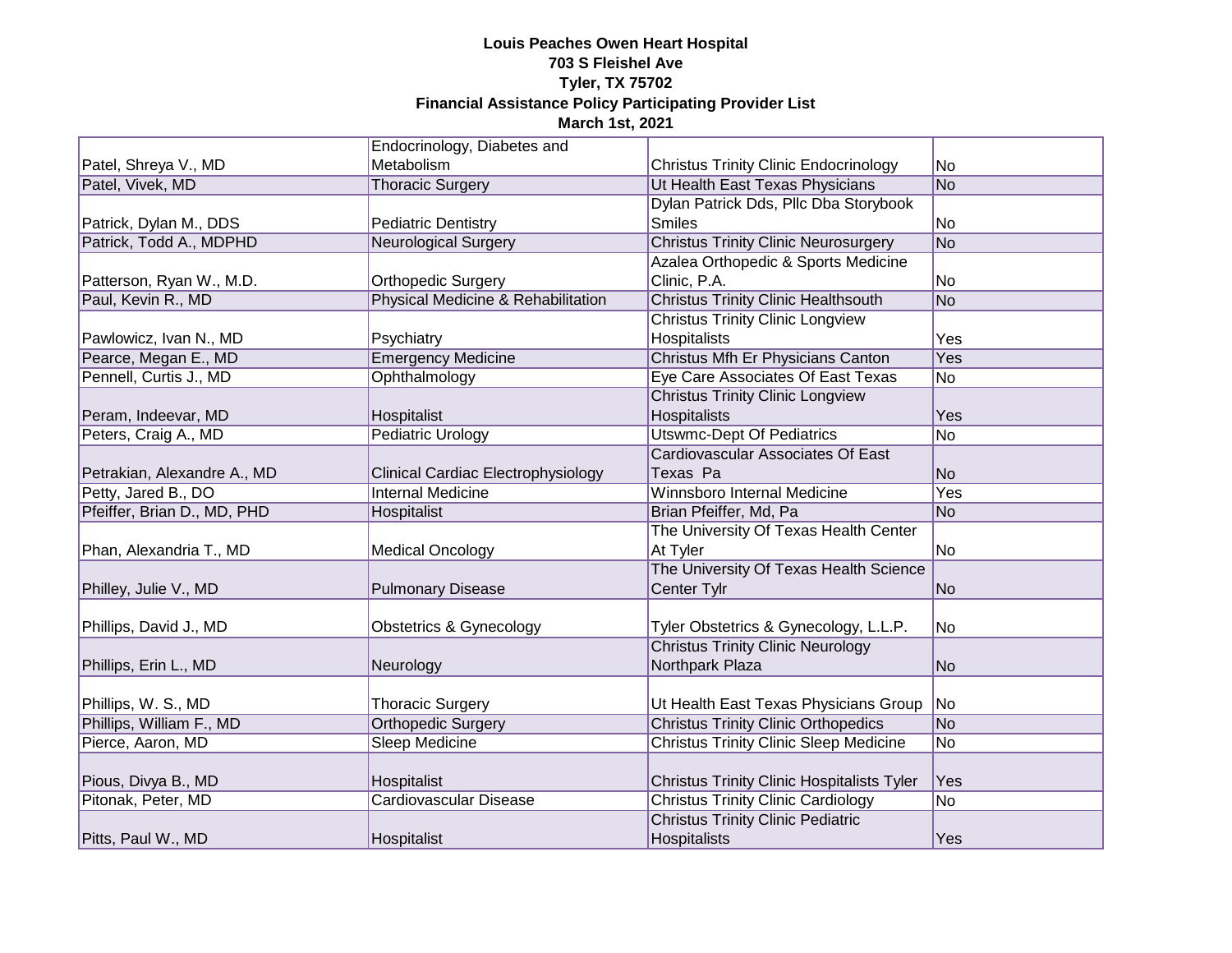| Plotkin, George M., MD       | Neurology                     | Ut Health East Texas Physicians                   | N <sub>o</sub> |
|------------------------------|-------------------------------|---------------------------------------------------|----------------|
|                              |                               | Tyler Family Circle Of Care Women &               |                |
| Porter, Josephine K., MD     | Obstetrics & Gynecology       | <b>Family Srvcs</b>                               | No             |
| Prados, Wilfred O., MD       | Anesthesiology                | <b>Christus Trinity Clinic Anesthesia</b>         | Yes            |
| Price, Danny L., MD          | Pediatrics                    | St Paul Children'S Clinic                         | N <sub>O</sub> |
| Price, Mary B., MD           | <b>Emergency Medicine</b>     | Christus Mfh Er Physicians Tyler                  | Yes            |
|                              |                               | Azalea Orthopedic & Sports Medicine               |                |
| Priddy, John F., MD          | <b>Orthopedic Surgery</b>     | Clinic, P.A.                                      | <b>No</b>      |
| Priebe, Anna M., MD          | <b>Gynecologic Oncology</b>   | <b>Tyler Cancer Center</b>                        | No             |
|                              |                               |                                                   |                |
| Prince, Mark D., MD          | Gastroenterology              | <b>Christus Trinity Clinic Gastroenterology</b>   | <b>No</b>      |
| Proctor, Matthew T., MD      | <b>Family Medicine</b>        | Christus Mfh Jacksonville Clinic                  | Yes            |
| Prud'Homme SR, Joseph L., MD | <b>General Surgery</b>        | Solo                                              | N <sub>o</sub> |
| Puri, Muhammad Rehan A., MD  | Telepsychiatry (Archived)     | <b>Health Link Now</b>                            | N <sub>o</sub> |
| Pusser, Nancy L., MD         | Neonatal-Perinatal Medicine   | <b>Christus Trinity Clinic Neonatology</b>        | <b>No</b>      |
| Quevedo, Enrique M., MD      | Anesthesiology                | <b>Christus Trinity Clinic Anesthesia</b>         | Yes            |
|                              |                               | Azalea Orthopedic & Sports Medicine               |                |
| Raabe, Todd M., MD           | <b>Orthopedic Surgery</b>     | Clinic, P.A.                                      | N <sub>o</sub> |
|                              |                               |                                                   |                |
| Radford, Craig M., MD        | Gastroenterology              | <b>Christus Trinity Clinic Gastroenterology</b>   | N <sub>o</sub> |
| Rai, Sweety V., MD           | <b>Internal Medicine</b>      |                                                   | Yes            |
| Ramirez, Rigoberto, MD       | Anesthesiology                | <b>Christus Trinity Clinic Anesthesia</b>         | No             |
|                              |                               |                                                   |                |
| Rashid, Saifur, MD           | Hospitalist                   | <b>Christus Trinity Clinic Hospitalists Tyler</b> | Yes            |
| Rath, Paul A., MD            | Foot & Ankle Surgery          | <b>Christus Trinity Clinic Orthopedics</b>        | N <sub>o</sub> |
|                              |                               | <b>Christus Trinity Clinic Infectious Disease</b> |                |
| Rauf, Shariq J., MD          | <b>Infectious Disease</b>     | - Tyler                                           | <b>No</b>      |
| Redels, Sidney L., DO        | <b>Family Medicine</b>        | <b>Christus Trinity Clinic Kilgore</b>            | No             |
|                              |                               | Charles R.Gordon, Md, Pa Dba: Precision           |                |
| Redmond, Andy J., MD         | <b>Neurological Surgery</b>   | Spine Care                                        | <b>No</b>      |
| Reimer, Mark B., MD          | Hospitalist                   | Obhg Texas Holdings, P.A.                         | No             |
| Reimers, Marc, FNP           |                               |                                                   | No             |
| Retz, Jacy L., MD            | <b>Critical Care Medicine</b> |                                                   | No             |
| Reuland, Kurt S., MD         | Neuroradiology                | <b>Neuro Ir Of East Texas</b>                     | Yes            |
| Reuter, Robert H., MD        | Neuroradiology                | Tyler Radiology Associates, P.A.                  | Yes            |
| Richards, Donald A., MD      | <b>Medical Oncology</b>       | <b>Tyler Cancer Center</b>                        | N <sub>o</sub> |
| Ridenour, Lee H., MD         | <b>Internal Medicine</b>      | <b>Christus Trinity Clinic Douglas</b>            | Yes            |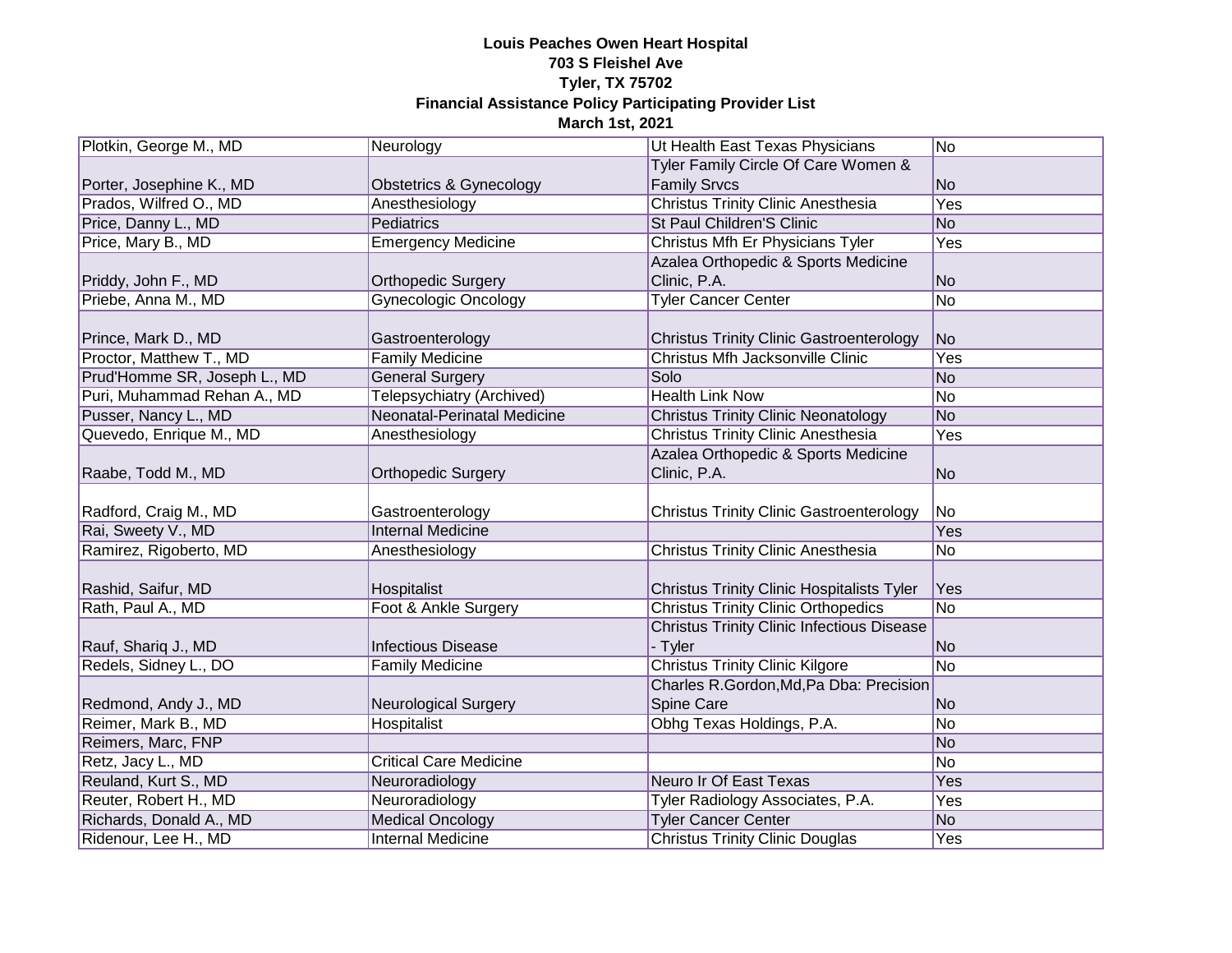| Riepe, David B., MD               | Diagnostic Radiology                     | Tyler Radiology Associates, P.A.                  | Yes       |
|-----------------------------------|------------------------------------------|---------------------------------------------------|-----------|
|                                   |                                          | Christus Mfh Er Physicians Sulphur                |           |
| Rivera, Regina P., MD             | <b>Emergency Medicine</b>                | Springs                                           | Yes       |
| Rizvi, Ghousia, MD                | <b>Anatomic &amp; Clinical Pathology</b> | <b>Trinity Pathology Associates</b>               | No        |
| Rogers, James (Rick) R., MD       | Pediatrics                               | <b>Christus Trinity Clinic Pediatrics</b>         | No        |
|                                   |                                          | Azalea Orthopedic & Sports Medicine               |           |
| Russell, Michael, MD              | <b>Orthopedic Surgery</b>                | Clinic, P.A.                                      | No        |
| Ryder, James F., MD               | <b>Emergency Medicine</b>                | Christus Mfh Er Physicians Tyler                  | Yes       |
| Rydzak, Stephen P., MD            | <b>Internal Medicine</b>                 | Ut Health East Texas Physicians                   | No        |
|                                   |                                          | <b>Christus Trinity Clinic Ctr Cosmetic</b>       |           |
| Saar, James D., MD                | <b>Plastic Surgery</b>                   | Surgery                                           | No        |
|                                   |                                          | <b>Christus Trinity Clinic Longview</b>           |           |
| Sabayon, Muhie Dean, MD           | Clinical Cardiac Electrophysiology       | Cardiology                                        | No        |
| Sacks, Justin D., MD              | <b>Diagnostic Radiology</b>              | Tyler Radiology Associates, P.A.                  | Yes       |
| Saigusa, Makoto, MD               | Oral and Maxillofacial Surgery           | <b>Tyler Oral And Facial Surgery</b>              | No        |
| Sajjan, Rajendra N., MD           | <b>Hospitalist</b>                       | Sajjan And Associates, Pllc                       | No        |
|                                   |                                          |                                                   |           |
| Sakam, Sailaja, MD                | Hospitalist                              | <b>Christus Trinity Clinic Hospitalists Tyler</b> | Yes       |
| Sanchez, Robert B., MD            | Diagnostic Radiology                     | Tyler Radiology Associates, P.A.                  | Yes       |
| Sanford, Clyde F., MD             | <b>Interventional Cardiology</b>         | <b>Christus Trinity Clinic Cardiology</b>         | <b>No</b> |
| Sapon-Amoah, Margaretta, MS, CNP, |                                          |                                                   |           |
| FNP                               |                                          |                                                   | Yes       |
|                                   |                                          | Christus Trinity Clinic Maternal & Fetal          |           |
| Sarumi, Mojirayo A., DO           | Maternal-Fetal Medicine                  | Medicine                                          | No        |
|                                   |                                          | <b>Christus Trinity Clinic Specialists</b>        |           |
| Satterfield, Scott T., MD         | Gastroenterology                         | <b>Jacksonville</b>                               | No        |
| Saunders, Mark W., MD             | <b>Radiation Oncology</b>                | <b>Tyler Cancer Center</b>                        | No        |
|                                   |                                          | <b>Christus Trinity Arthritis And</b>             |           |
| Schneider, Heidi E., MD           | Rheumatology                             | Rheumatology Ctr                                  | No        |
| Schroeder, James G., MD           | Neuroradiology                           | Neuro Ir Of East Texas                            | No        |
| Schultz, Gregory A., MD           | Diagnostic Radiology                     | Tyler Radiology Associates, P.A.                  | Yes       |
| Schuricht, Hans D., MD            | Ophthalmology                            | <b>Christus Trinity Eye Center</b>                | No        |
|                                   |                                          | Azalea Orthopedic & Sports Medicine               |           |
| Schwarzbach, Jerry W., M.D.       | Pain Medicine                            | Clinic, P.A.                                      | No        |
| Scott, William A., MD             | Pediatric Cardiology                     | <b>Utswmc-Dept Of Pediatrics</b>                  | No        |
| Scroggins, John W., MD            | Hospitalist                              | <b>Christus Trinity Clinic Healthsouth</b>        | Yes       |
| Secola, Sharon A., MD             | Anatomic & Clinical Pathology            | <b>Trinity Pathology Associates</b>               | No        |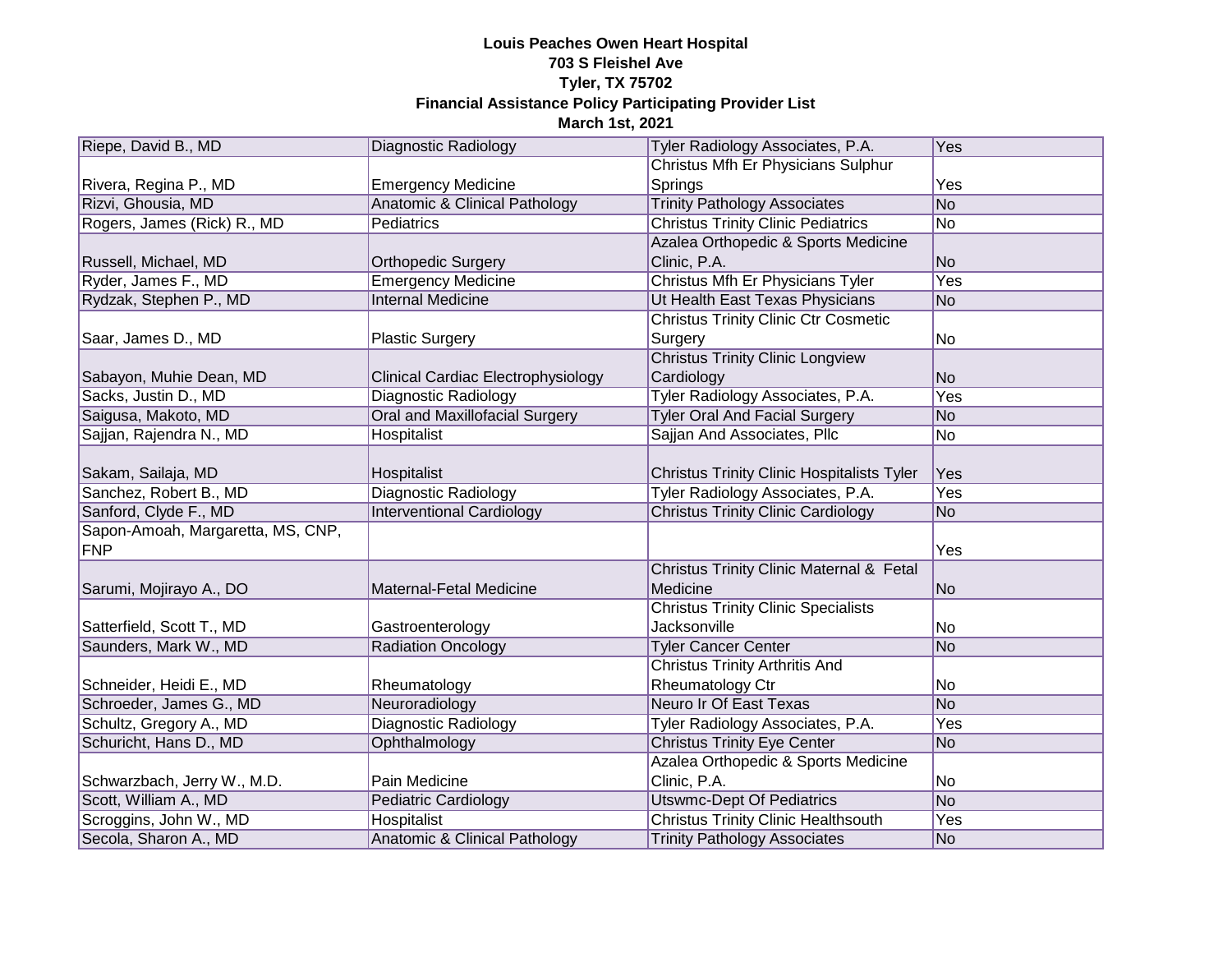| Seidel, Richard H., MD                    | Gastroenterology                             | <b>Christus Trinity Clinic Gastroenterology</b>                                               | No               |
|-------------------------------------------|----------------------------------------------|-----------------------------------------------------------------------------------------------|------------------|
| Shaik, Imam H., MD                        | Hospitalist                                  | <b>Christus Trinity Clinic Hospitalists Tyler</b>                                             | Yes              |
| Sharma, Kavita, MD                        | <b>Pediatric Cardiology</b>                  | <b>Utswmc-Dept Of Pediatrics</b>                                                              | $\overline{No}$  |
| Sheikh, Shazia S., MD                     | <b>Internal Medicine</b>                     |                                                                                               | Yes              |
| Shum, John H., MD                         | Hospitalist                                  | Obhg Texas Holdings, P.A.                                                                     | $\overline{No}$  |
| Shumway, Preston W., DO                   | <b>Emergency Medicine</b>                    | Christus Mfh Er Physicians Tyler                                                              | Yes              |
| Shupe, Jennifer M., MD                    | Neurology                                    | <b>Christus Trinity Clinic Neurology</b><br>Northpark Plaza                                   | No               |
| Sigal, Stephen L., MD                     | Cardiovascular Disease                       | Cardiology Consultants Of East Texas                                                          | No               |
| Sims, John B., MD                         | Clinical Cardiac Electrophysiology           | <b>Christus Trinity Clinic Electrophysiology</b>                                              | No               |
| Sing, Alan C., MD                         | <b>Pediatric Cardiology</b>                  | <b>Pediatric Heart Specialist</b>                                                             | N <sub>O</sub>   |
| Singh, Dilpreet, MD                       | <b>Critical Care Medicine</b>                | <b>Christus Trinity Clinic Pulmonary</b>                                                      | <b>No</b>        |
| Singh, Shantnu, MD<br>Sinha, Suman K., MD | Hospitalist<br><b>Critical Care Medicine</b> | <b>Christus Trinity Clinic Hospitalists Tyler</b><br><b>Christus Trinity Clinic Pulmonary</b> | Yes<br><b>No</b> |
| Sirianni, Christopher M., MD              | Pain Medicine                                | <b>Christus Trinity Clinic Pain Mgmt</b><br>Jacksonville                                      | N <sub>o</sub>   |
| Sirianni, Peter A., MD                    | Pain Medicine                                | <b>Christus Trinity Clinic Pain Mgmt</b><br>Jacksonville                                      | Yes              |
| Skaf, Rana A., MD                         | Hospitalist                                  | Obhg Texas Holdings, P.A.                                                                     | <b>No</b>        |
| Sloan, David J., MD                       | <b>Internal Medicine</b>                     | Ut Health East Texas Physicians                                                               | <b>No</b>        |
| Smith, Angela N., MD                      | <b>Internal Medicine</b>                     | Willow Wellness Center, Pa                                                                    | No               |
| Smith, David E., MD                       | Anesthesiology                               | <b>Christus Trinity Clinic Anesthesia</b>                                                     | Yes              |
| Smith, David L., M.D.                     | <b>Surgical Oncology</b>                     | <b>Christus Trinity Clinic Surgical Oncology-</b><br><b>Tyler</b>                             | No               |
| Smith, Dustin W., DPM                     | Podiatry                                     | Foot Clinic Of East Texas P.C.                                                                | No               |
| Smith, Eric R., MD                        | <b>Family Medicine</b>                       | <b>Christus Trinity Clinic Manhatton</b>                                                      | <b>No</b>        |
| Smith, Jeffrey P., MD                     | Pediatrics                                   | Tyler Office Of Pediatrics, Pa                                                                | No               |
| Smith, Jordan K., MD                      | <b>Emergency Medicine</b>                    | Christus Mfh Er Physicians Tyler                                                              | Yes              |
| Smith, Kyle J., MD                        | <b>Interventional Cardiology</b>             | <b>Cardiology Services Of East Texas</b>                                                      | No               |
| Smith, Lisa A., DO                        | Anatomic & Clinical Pathology                | <b>Trinity Pathology Associates</b>                                                           | <b>No</b>        |
| Smith, Meghan E., MD                      | <b>Emergency Medicine</b>                    | Christus Mfh Er Physicians Sulphur<br>Springs                                                 | Yes              |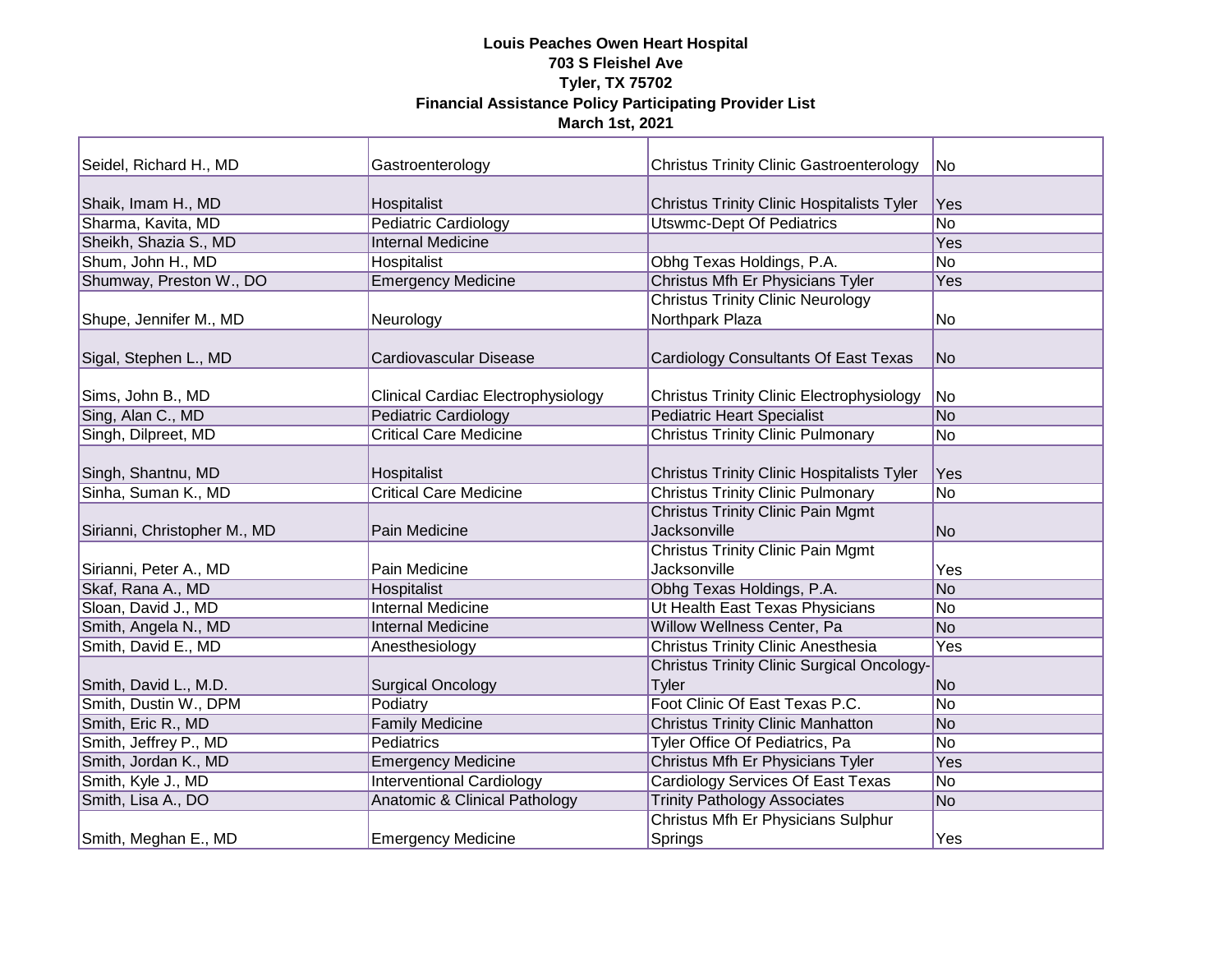| Smith, Sally L., MD             | <b>Family Medicine</b>                | <b>Christus Trinity Clinic Douglas</b>                       | No             |
|---------------------------------|---------------------------------------|--------------------------------------------------------------|----------------|
| Smith, Steven S., MD            | <b>Internal Medicine</b>              | <b>Christus Trinity Clinic Douglas</b>                       | No             |
| Smith, Todd P., MD              | Vascular Surgery                      | <b>Christus Trinity Clinic Vascular Surgery</b>              | N <sub>o</sub> |
| Smith, Tyler G., MD             | <b>Emergency Medicine</b>             | Christus Mfh Er Physicians Sulphur<br>Springs                | Yes            |
| Smithson, Clinton C., MD        | <b>Emergency Medicine</b>             | Christus Mfh Er Physicians Tyler                             | <b>Yes</b>     |
| Sorrentino, Glen W., MD         | <b>Internal Medicine</b>              | <b>Christus Trinity Clinic Douglas</b>                       | <b>No</b>      |
| Sorto Velasquez, Michael A., MD | Pediatrics                            | <b>Christus Tc Herrington-Ornelas</b><br>Healthpark          | <b>No</b>      |
| Spain, Stephen C., MD           | <b>Family Medicine</b>                | Stephen C Spain Md                                           | No             |
| Spencer, Charla C., MD          | <b>Obstetrics &amp; Gynecology</b>    | <b>Christus Trinity Clinic Obgyn</b>                         | No             |
| Spindle, Jordan D., MD          | Ophthalmology                         | <b>Heaton Eye Associates</b>                                 | No             |
| Springmeyer, Melissa A., MD     | Hyperbaric Medicine/Wound Care        | Christus Mfh Jacksonville Wound Care                         | N <sub>o</sub> |
| Ssali, Francis, MD              | <b>Infectious Disease</b>             | <b>Christus Trinity Clinic Infectious Disease</b><br>- Tyler | No             |
| Ssentongo, Henry, MD            | Hospitalist                           | <b>Christus Trinity Clinic Hospitalists Tyler</b>            | Yes            |
| Stanasel, Irina, MD             | <b>Pediatric Urology</b>              | <b>Utswmc-Dept Of Pediatrics</b>                             | <b>No</b>      |
| Stanford, James N., MD          | <b>Internal Medicine</b>              | <b>Christus Trinity Clinic Douglas</b>                       | No             |
| Stanley, Russell F., DO         | Hospitalist                           | Obhg Texas Holdings, P.A.                                    | No             |
| Starr, Amy M., MD               | Pediatrics                            | <b>Christus Trinity Clinic Pediatrics</b>                    | No             |
| Steeger, Jennifer A., MD        | Pediatrics                            | <b>Christus Tc Herrington-Ornelas</b><br>Healthpark          | No             |
| Stein, Joshua D., MD            | <b>Orthopedic Surgery</b>             | <b>Christus Trinity Clinic Orthopedics</b>                   | No             |
| Stephenson IV, Jack B., MD      | Surgery of the Hand                   | <b>Christus Trinity Clinic Orthopedics</b>                   | N <sub>o</sub> |
| Stephenson, Trenton A., DO      | <b>Emergency Medicine</b>             | Christus Mfh Er Physicians Sulphur<br>Springs                | Yes            |
| Stewart, Theresa L., MD         | Maternal-Fetal Medicine               | Christus Trinity Clinic Maternal & Fetal<br>Medicine         | No             |
| Stidger, Dustin A., MD          | Rheumatology                          | <b>Christus Trinity Arthritis And</b><br>Rheumatology Ctr    | <b>No</b>      |
| Stone, Brian H., DDSMD          | Oral and Maxillofacial Surgery        | Southern Surgical Arts                                       | No             |
| Stone, Charles G., DDS          | <b>Oral and Maxillofacial Surgery</b> | Southern Surgical Arts                                       | No             |
| Strain, Sasha C., MD            | <b>Medical Oncology</b>               | <b>Tyler Cancer Center</b>                                   | N <sub>o</sub> |
| Stroupe, Earnest W., MD         | <b>Emergency Medicine</b>             | Christus Mfh Er Physicians Tyler                             | Yes            |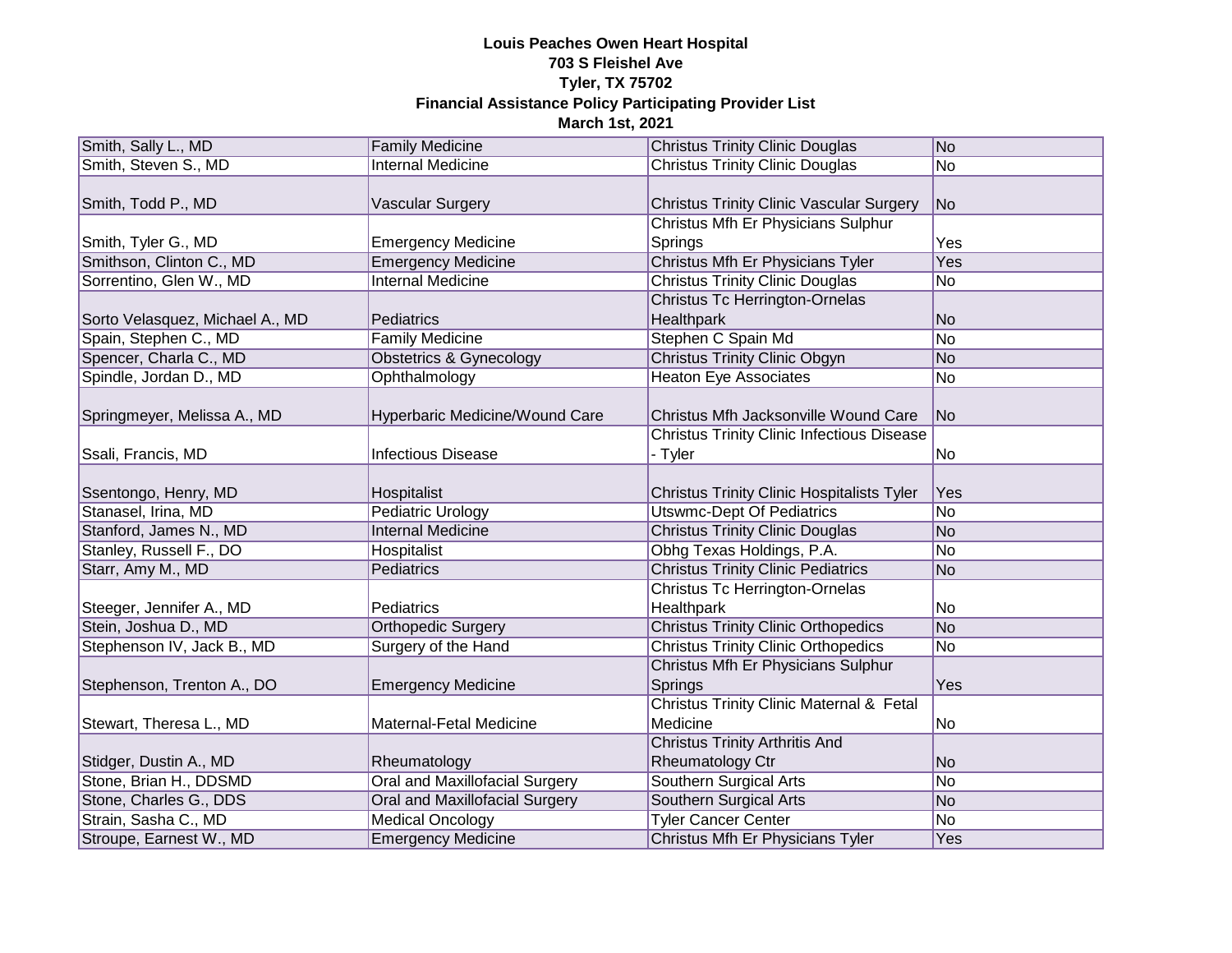| Sturgeon, Corina C., FNP  |                                    | Christus Mfh Er Physicians Canton              | Yes             |
|---------------------------|------------------------------------|------------------------------------------------|-----------------|
| Su, Jingdong N., MD       | Hematology/Oncology                | <b>Tyler Cancer Center</b>                     | $\overline{No}$ |
| Sulser, N. Carl, MD       | Anesthesiology                     | <b>Christus Trinity Clinic Anesthesia</b>      | N <sub>o</sub>  |
| Taha, Farook W., DO       | <b>Emergency Medicine</b>          | Christus Mfh Er Physicians Tyler               | <b>Yes</b>      |
|                           |                                    | Ut Health East Texas Hope Cancer               |                 |
| Tai, Shawn V., MD         | <b>Medical Oncology</b>            | Center                                         | No              |
|                           |                                    | <b>Christus Trinity Clinic Cardiothoracic</b>  |                 |
| Takara, James P., MD      | Cardiothoracic Surgery             | Surgery                                        | <b>No</b>       |
| Tandon, Animesh, MD       | <b>Pediatric Cardiology</b>        | <b>Utswmc-Dept Of Pediatrics</b>               | N <sub>o</sub>  |
| Taylor, Tiffany A., MD    | Neonatal-Perinatal Medicine        | <b>Christus Trinity Clinic Neonatology</b>     | <b>No</b>       |
|                           | Endocrinology, Diabetes and        |                                                |                 |
| Tekin, Zehra, MD          | Metabolism                         |                                                | No              |
| Temple, Kayleigh E., DDS  | Periodontics                       | <b>Tyler Periodontics</b>                      | No              |
| Ten Pas, Sherri L., DO    | Sleep Medicine                     | <b>Christus Trinity Clinic Sleep Medicine</b>  | No              |
| Terres, Jayson J., MD     | Oral and Maxillofacial Surgery     | <b>Tyler Oral And Facial Surgery</b>           | No              |
| Thomas, Robert B., MD     | Hospitalist                        | Obhg Texas Holdings, P.A.                      | N <sub>o</sub>  |
|                           |                                    | Azalea Orthopedic & Sports Medicine            |                 |
| Tibiletti, Claire, MD     | Pain Medicine                      | Clinic, P.A.                                   | N <sub>o</sub>  |
| Tibiletti, Francis J., MD | <b>Hospitalist</b>                 | Obhg Texas Holdings, P.A.                      | N <sub>o</sub>  |
| Tinkler, Brandon A., MD   | <b>Trauma Surgery</b>              | <b>Christus Trinity Clinic Orthopedics</b>     | N <sub>o</sub>  |
|                           |                                    | Cardiology Services Of East Texas -            |                 |
| Tobes, Michael C., MD     | Cardiovascular Disease             | Athens                                         | N <sub>o</sub>  |
| Tobin, Hugh E., MD        | Anatomic & Clinical Pathology      | <b>Trinity Pathology Associates</b>            | No              |
|                           |                                    |                                                |                 |
| Tobola, Allison M., MD    | Sports Medicine                    | <b>Christus Trinity Clinic Sports Medicine</b> | No              |
|                           |                                    | Christus Trinity Clinic Ear, Nose, &           |                 |
| Toney, James D., MD       | Otolaryngology                     | Throat                                         | No              |
| Troxclair, Sean K., MD    | <b>Critical Care Medicine</b>      | <b>Christus Trinity Clinic Critical Care</b>   | No              |
| Tubre, Ryan W., MD        | Urology                            | <b>Christus Trinity Clinic Urology</b>         | N <sub>o</sub>  |
| Tung, Leon L., MD         | <b>Critical Care Medicine</b>      | <b>Christus Trinity Clinic Pulmonary</b>       | N <sub>o</sub>  |
| Turner, Ralph J., MD      | <b>Obstetrics &amp; Gynecology</b> | Zeid Womens Health Center, Ltd                 | N <sub>o</sub>  |
|                           |                                    | <b>Christus Trinity Clinic Cardiothoracic</b>  |                 |
| Turner, William F., MD    | <b>Thoracic Surgery</b>            | Surgery                                        | No              |
| Tutt, Carrie D., MD       | Anesthesiology                     | <b>Christus Trinity Clinic Anesthesia</b>      | <b>Yes</b>      |
| Tutt, Richard R., MD      | <b>Obstetrics &amp; Gynecology</b> | Solo                                           | No              |
| Tyer, Richard D., MD      | Neurology                          | Neurology Associates Of Tyler, Pa              | No              |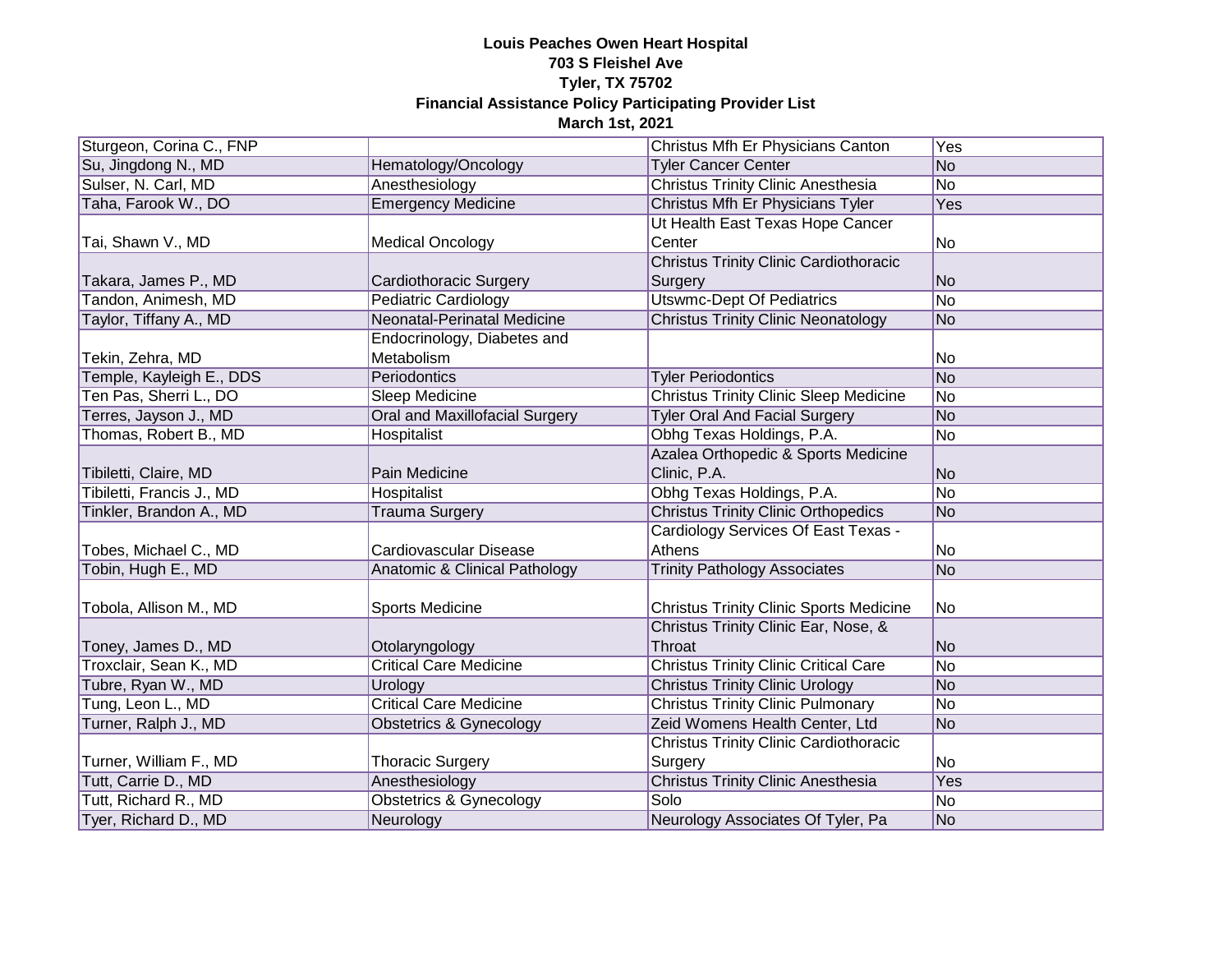| Umezurike, Ikechukwu Cyracus, MD | Hospitalist                              | Christus Trinity Clinic Hospitalists Tyler        | Yes             |
|----------------------------------|------------------------------------------|---------------------------------------------------|-----------------|
|                                  |                                          | Ut Health East Texas Hope Cancer                  |                 |
| Usrey, Marc, MD                  | Hematology/Oncology                      | Center                                            | <b>No</b>       |
| Vanam, Vijay K., MD              | <b>Critical Care Medicine</b>            | <b>Christus Trinity Clinic Pulmonary</b>          | No              |
|                                  |                                          | Texas Arthritis & Rheumatology                    |                 |
| Vasquez, Luis E., MD             | Rheumatology                             | Specialists, Llp                                  | <b>No</b>       |
| Vega, Ricardo, DO                | <b>Family Medicine</b>                   | Christus South Tyler Urgent Care                  | Yes             |
| Verhalen-Evans, Kristine N., FNP |                                          |                                                   | <b>No</b>       |
| Verma, Amit J., MD               | Pediatric Cardiology                     | <b>Pediatric Heart Specialists</b>                | <b>No</b>       |
| Vig, Mark E., MD                 | <b>Internal Medicine</b>                 | <b>Christus Trinity Clinic Douglas</b>            | <b>No</b>       |
|                                  |                                          |                                                   |                 |
| Viken, Richard M., MD            | Hospitalist                              | <b>Christus Trinity Clinic Hospitalists Tyler</b> | Yes             |
| Volatile, Thomas B., MD          | <b>Orthopedic Surgery</b>                | <b>Christus Trinity Clinic Orthopedics</b>        | $\overline{No}$ |
| Vukelja, Svetislava J., MD       | Hematology/Oncology                      | <b>Tyler Cancer Center</b>                        | <b>No</b>       |
| Wade, Tiffany R., NP             | <b>Family Nurse Practitioner</b>         |                                                   | Yes             |
|                                  |                                          | <b>Christus Trinity Clinic Broadway</b>           |                 |
| Wadle, Roy B., DO                | <b>Family Medicine</b>                   | Commons                                           | No              |
|                                  |                                          | Christus Trinity Clinic Maternal & Fetal          |                 |
| Wagner, Richard K., MD           | Maternal-Fetal Medicine                  | Medicine                                          | No              |
|                                  |                                          |                                                   |                 |
| Walia, Karun J., MD              | Hospitalist                              | <b>Christus Trinity Clinic Hospitalists Tyler</b> | Yes             |
|                                  |                                          | Azalea Orthopedic & Sports Medicine               |                 |
| Walker, John F., MD              | <b>Orthopedic Surgery</b>                | Clinic, P.A.                                      | <b>No</b>       |
| Walker, Roger K., MD             | <b>Diagnostic Radiology</b>              | Tyler Radiology Associates, P.A.                  | <b>Yes</b>      |
| Wallach, Perry C., MD            | <b>Internal Medicine</b>                 | Ut Health East Texas Physicians                   | <b>No</b>       |
| Walraven, Ellen S., MD           | Internal Medicine                        | <b>Christus Trinity Clinic Douglas</b>            | Yes             |
| Wang-Kocik, Carla, MD            | <b>Pulmonary Disease</b>                 | Pulmonary Specialists Of Tyler, Pa                | <b>No</b>       |
| Washington, Antoine P., MD       | <b>Anatomic &amp; Clinical Pathology</b> | <b>Trinity Pathology Associates</b>               | No              |
| Watson, Blake A., MD             | Diagnostic Radiology                     | Tyler Radiology Associates, P.A.                  | Yes             |
| Wayt, Wayne D., PA-C             |                                          | <b>CHRISTUS MFH ER Physicians Tyler</b>           | Yes             |
|                                  |                                          | <b>Christus Trinity Clinic Specialists</b>        |                 |
| Webb, Kent P., MD                | <b>Vascular Surgery</b>                  | Jacksonville                                      | <b>No</b>       |
| Weber, Michael A., MD            | <b>Emergency Medicine</b>                | Christus Mfh Er Physicians Tyler                  | Yes             |
| Wegener, Allen C., MD            | Urology                                  | <b>Christus Trinity Clinic Urology</b>            | No              |
| Wegener, Kimberly E., MD         | <b>Internal Medicine</b>                 | <b>Christus Trinity Clinic Douglas</b>            | No              |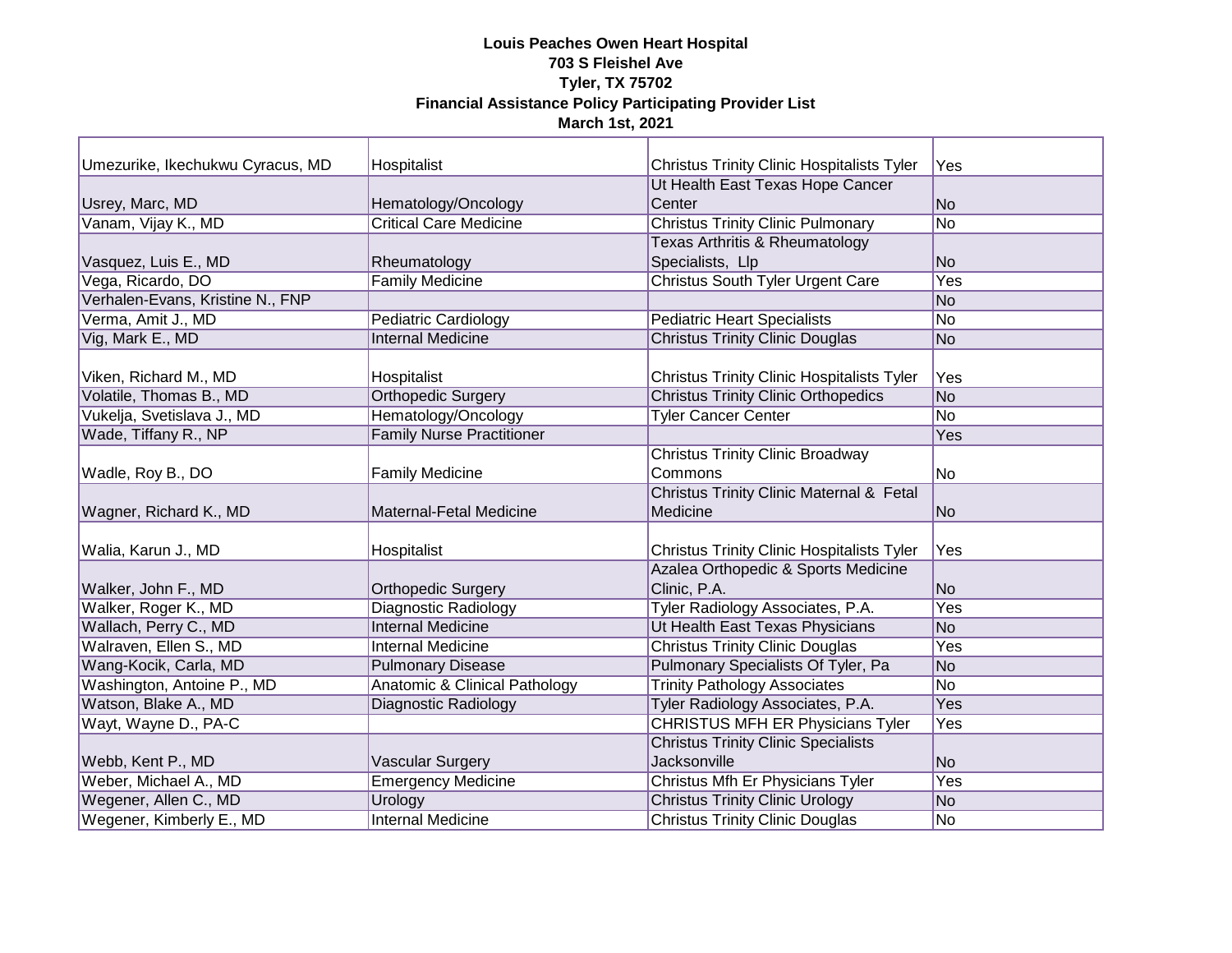| Weiner, Stanislav, MD                        | <b>Clinical Cardiac Electrophysiology</b>     | <b>Christus Trinity Clinic Electrophysiology</b>                                        | <b>No</b>       |
|----------------------------------------------|-----------------------------------------------|-----------------------------------------------------------------------------------------|-----------------|
| Weissmann, Eric N., MD                       | Diagnostic Radiology                          | Tyler Radiology Associates, P.A.                                                        | <b>Yes</b>      |
| Weissmann, Robert C., MD                     | Diagnostic Radiology                          | Tyler Radiology Associates, P.A.                                                        | <b>Yes</b>      |
| Wendt, Luke M., DO                           | <b>Hospitalist</b>                            | Obhg Texas Holdings, P.A.                                                               | <b>No</b>       |
| West, Stephanie M., MD                       | <b>Hospice &amp; Palliative Medicine</b>      | <b>Texas Palliative Care</b>                                                            | N <sub>O</sub>  |
| Whetstone, Addison G., MD                    | <b>Emergency Medicine</b>                     | Christus Mfh Er Physicians Tyler                                                        | Yes             |
| Whiddon, Richard E., DO                      | <b>Emergency Medicine</b>                     | Christus Mfh Er Physicians Tyler                                                        | Yes             |
| Wick, Jeffrey P., MD                         | Ophthalmology                                 | Eye Care Associates Of East Texas                                                       | $\overline{No}$ |
| Wick, Melanie P., MD                         | Pediatrics                                    | <b>Christus Trinity Clinic Pediatrics</b>                                               | No              |
|                                              |                                               | Azalea Orthopedic & Sports Medicine                                                     |                 |
| Wiley, Marcel R., MD                         | Spine Surgery                                 | Clinic, P.A.                                                                            | No              |
| Wilkerson, Matthew H., MD                    | <b>Critical Care Medicine</b>                 | <b>Christus Trinity Clinic Critical Care</b>                                            | Yes             |
| Williams, Dena M., NNP                       |                                               |                                                                                         | <b>No</b>       |
| Williams, Hampton D., MD                     | Anesthesiology                                | <b>Christus Trinity Clinic Anesthesia</b>                                               | Yes             |
| Williams, Julie C., MD                       | <b>Emergency Medicine</b>                     | Christus Mfh Er Physicians Tyler                                                        | Yes             |
| Williams, Michael D., MD                     | Neuroradiology                                | Neuro Ir Of East Texas                                                                  | <b>Yes</b>      |
| Williams, Robert C., DO                      | Urology                                       |                                                                                         | <b>No</b>       |
| Williams, Waylon D., CRNA                    | <b>Certified Registered Nurse Anesthetist</b> | Christus Mother Frances Hospital Crna                                                   | No              |
| Williamson, Gary W., MD                      | <b>Emergency Medicine</b>                     | Christus Mfh Er Physicians Tyler                                                        | Yes             |
| Willis, Sherilyn A., MD                      | <b>Obstetrics &amp; Gynecology</b>            | Four Seasons Women'S Health                                                             | <b>No</b>       |
| Wilson, James M., MD                         | <b>Emergency Medicine</b>                     | Christus Mfh Er Physicians Tyler                                                        | Yes             |
| Wilson, Jennifer M., DO                      | <b>Family Medicine</b>                        | <b>Christus Trinity Clinic Chandler</b>                                                 | $\overline{No}$ |
| Wilson, Oscar R., MD                         | <b>Family Medicine</b>                        | <b>Christus Trinity Clinic Douglas</b>                                                  | $\overline{No}$ |
| Windisch, Thomas R., MD                      | Diagnostic Radiology                          | <b>Neuro Ir Of East Texas</b>                                                           | No              |
|                                              |                                               | <b>Christus Trinity Clinic Neurology</b>                                                |                 |
| Wohlgehagen, Cristina, MD                    | Neurology                                     | Northpark Plaza                                                                         | No              |
|                                              |                                               |                                                                                         |                 |
|                                              |                                               |                                                                                         |                 |
|                                              | Hospitalist                                   |                                                                                         | Yes             |
| Woldegiorgis, Hailegiorgis A., MD            |                                               | <b>Christus Trinity Clinic Hospitalists Tyler</b><br><b>Christus Trinity Eye Center</b> | <b>No</b>       |
| Womack, Gary L., M.D.<br>Wright, Bill J., MD | Ophthalmology<br><b>Emergency Medicine</b>    | Christus Mfh Er Physicians Tyler                                                        | Yes             |
|                                              |                                               | Cardiovascular Associates Of East                                                       |                 |
|                                              | Cardiovascular Disease                        | Texas Pa                                                                                | No              |
| Wright, Scott A., MD                         |                                               | Azalea Orthopedic & Sports Medicine                                                     |                 |